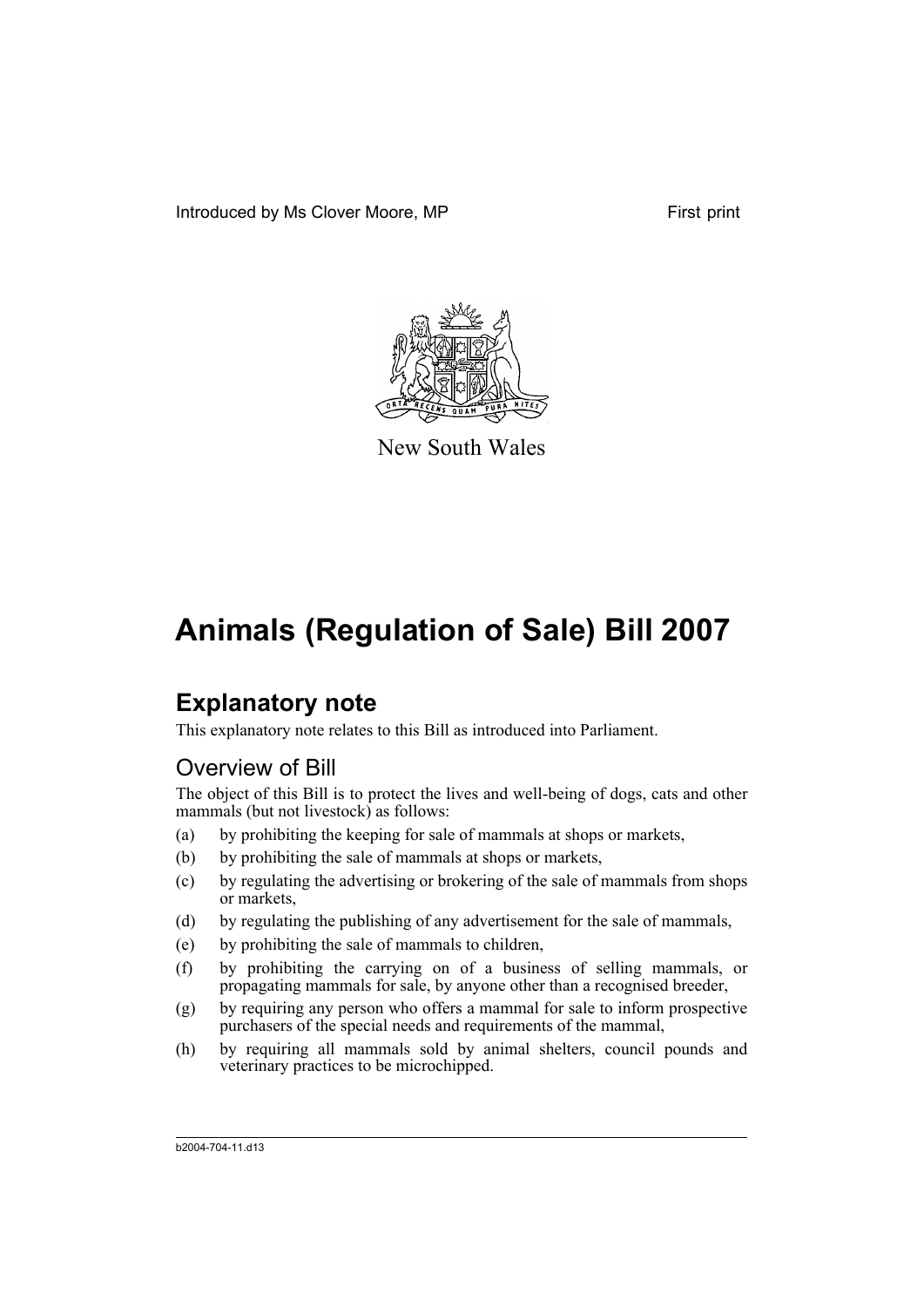Explanatory note

The Bill also amends other Acts and Regulations to make it an offence to fail to collect a mammal from a council pound, or to fail to either collect or surrender a companion animal at an animal shelter, after being notified that it is there.

# Outline of provisions

# **Part 1 Preliminary**

**Clause 1** sets out the name (also called the short title) of the proposed Act.

**Clause 2** provides for the commencement of the proposed Act on a date that is 3 months after the date of assent, or on any earlier proclaimed date.

**Clause 3** states the object of the proposed Act, which is to protect the lives and well-being of dogs, cats and other mammals (but not livestock).

**Clause 4** defines certain words and expressions used in the proposed Act.

**Clause 5** provides that the proposed Act does not apply to livestock.

**Clause 6** provides that the proposed Act does not affect any regulation of, or prohibition on, the keeping or sale of a mammal under the *National Parks and Wildlife Act 1974*, the *Prevention of Cruelty to Animals Act 1979* or any other Act or statutory rule.

# **Part 2 Offences**

#### **Division 1 Offences concerning the sale of mammals at shops and markets**

**Clause 7** prohibits the keeping for sale of mammals at shops or markets.

**Clause 8** prohibits the selling of mammals at or from shops or markets.

**Clause 9** regulates the advertising of the sale of mammals at shops or markets. Such advertising is permitted only if the mammal is at an animal shelter, council pound or veterinary practice or is being cared for in a prescribed private home (that is, a private dwelling at which a person looks after lost, stray, abandoned or surrendered mammals for the purposes of providing refuge until those mammal can be claimed or sold by certain non-profit organisations).

**Clause 10** regulates the brokering of the sale of mammals at or from shops or markets (by acting, or purporting to act, as an intermediary to negotiate and obtain the sale of a mammal). Such brokering is permitted only if the mammal is at an animal shelter, council pound or veterinary practice or is being cared for in a prescribed private home.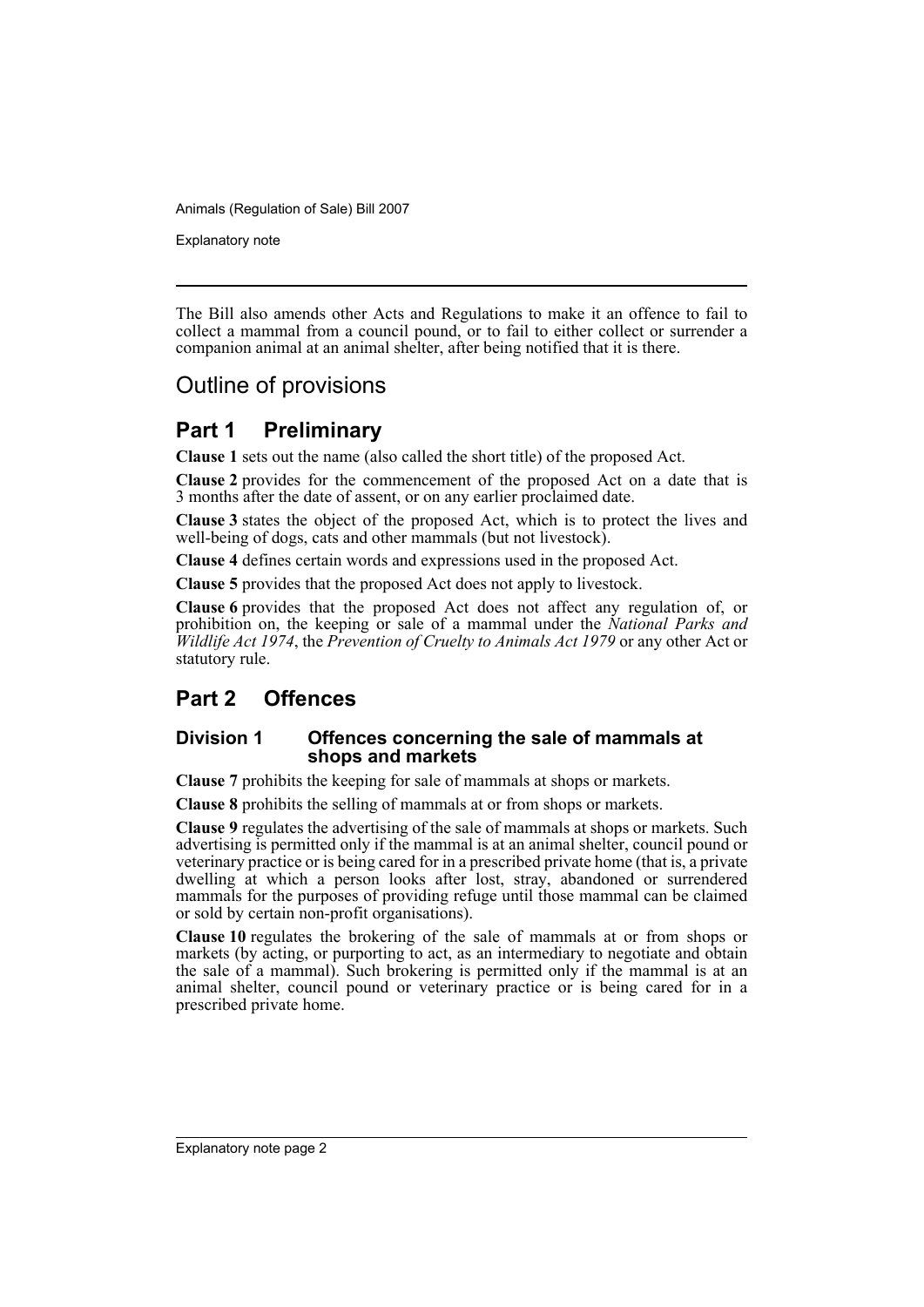Explanatory note

#### **Division 2 Offence of publishing advertisement for the sale of mammals**

**Clause 11** prohibits the publishing of advertisements for the sale of mammals except in certain circumstances.

### **Division 3 Offence of selling mammals to children**

**Clause 12** prohibits the sale of mammals to children.

#### **Division 4 Offences concerning the sale of mammals generally**

**Clause 13** prohibits the carrying on of a business of selling dogs or cats, or propagating dogs or cats for sale, by anyone other than certain recognised breeders. The proposed section provides for the sale and propagation of other mammals to be included within the scope of the prohibition by the regulations.

**Clause 14** requires anyone who displays a mammal for sale, or otherwise offers it for sale, to provide prospective purchasers with a written statement about the special needs and requirements of the mammal. If the mammal is sold, the purchaser must be provided with a written copy of the statement. The written statement covers such matters as the usual life-span of mammals of that species or breed, the minimum requirements for the humane shelter, accommodation, exercising and socialising of the mammal and the costs associated with feeding, registering and keeping the mammal and obtaining veterinary care for the mammal.

**Clause 15** requires mammals sold by an animal shelter, council pound or veterinary practice or breeder to be microchipped.

# **Part 3 Recognised breeders**

**Clause 16** provides for the regulations to prescribe standards that are required to be complied with by recognised breeders and provides for the Minister to withdraw the recognition of a recognised breeder if the breeder fails to comply with the standards prescribed by the regulations.

**Clause 17** provides that inspectors under the *Prevention of Cruelty to Animals Act* 1979 may exercise powers under that Act if the inspector believes on reasonable grounds that a recognised breeder has failed to comply with any of the standards prescribed by the regulations.

## **Part 4 Miscellaneous**

**Clause 18** provides that the proposed Act binds the Crown.

**Clause 19** provides that offences under the proposed Act are to be dealt with summarily before a Local Court or the Supreme Court.

**Clause 20** provides that, in certain circumstances, there will be a presumption that a person carries on a business of selling mammals.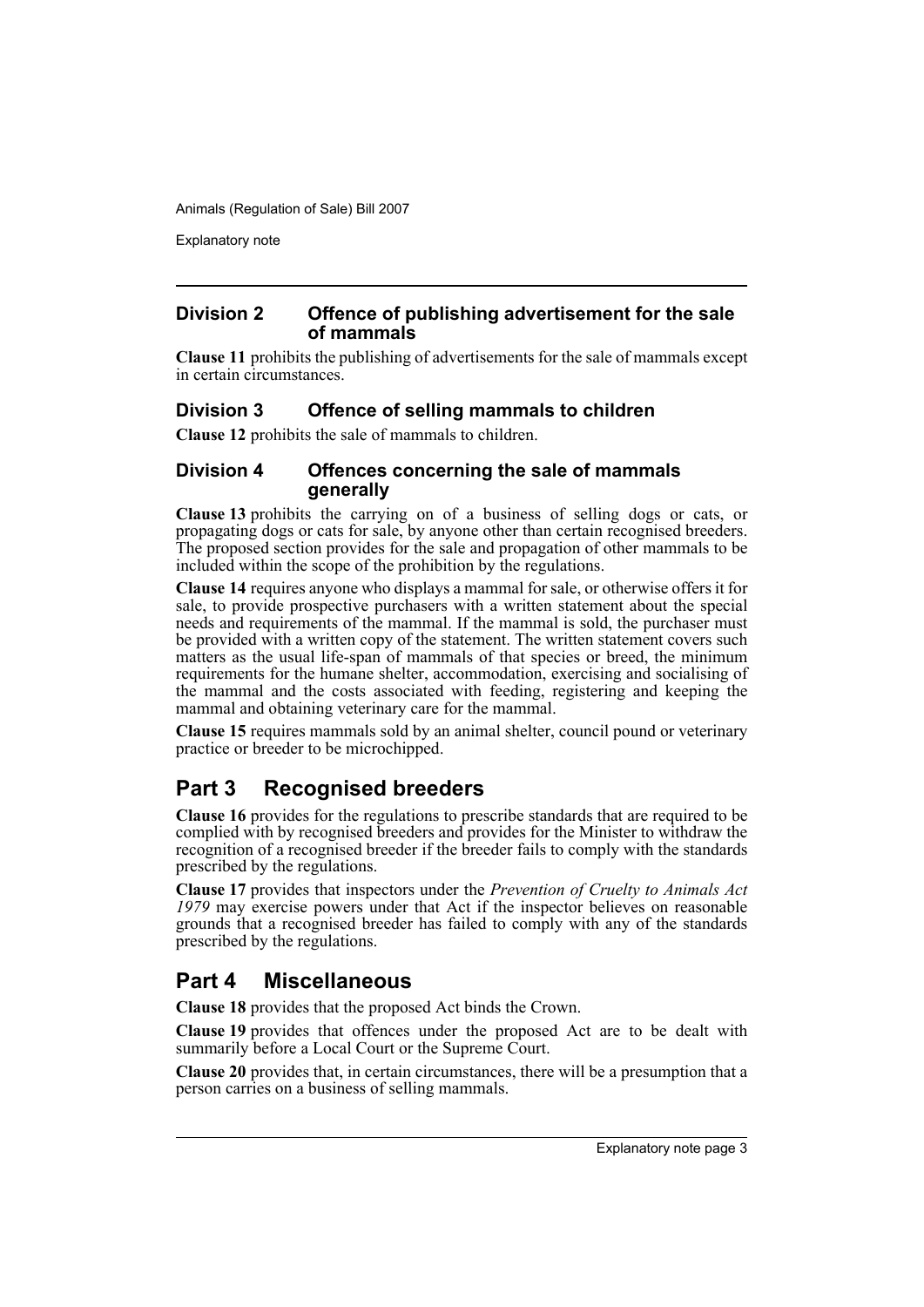Explanatory note

**Clause 21** deals with offences by corporations.

**Clause 22** provides for the issue of penalty notices for offences under the proposed Act.

**Clause 23** provides for the making of regulations under the proposed Act.

**Clause 24** gives effect to the amendments to Acts and regulations specified in Schedule 1.

# **Schedule 1 Amendment of Acts and regulations**

**Schedule 1.1, 1.2 and 1.3** make amendments that are consequential on the fact that dogs and other mammals will no longer be permitted to be sold or kept for sale at pet shops.

**Schedule 1.4** provides for the administration of penalty notices issued under the proposed Act to be carried out under the *Fines Act 1996*.

**Schedule 1.5** makes it an offence under the *Impounding Act 1993* for a person to fail to collect an impounded animal if the person is notified by an impounding authority that the animal has been impounded.

**Schedule 1.6 [1]** makes it clear that the prohibition on abandoning animals set out in section 11 of the *Prevention of Cruelty to Animals Act 1979* includes dumping animals.

**Schedule 1.6 [2]** makes it an offence under the *Prevention of Cruelty to Animals Act 1979* for a person to fail to collect or surrender an animal if the person is notified by the RSPCA, or another organisation that operates an animal shelter, that the animal has been taken or otherwise come into its possession.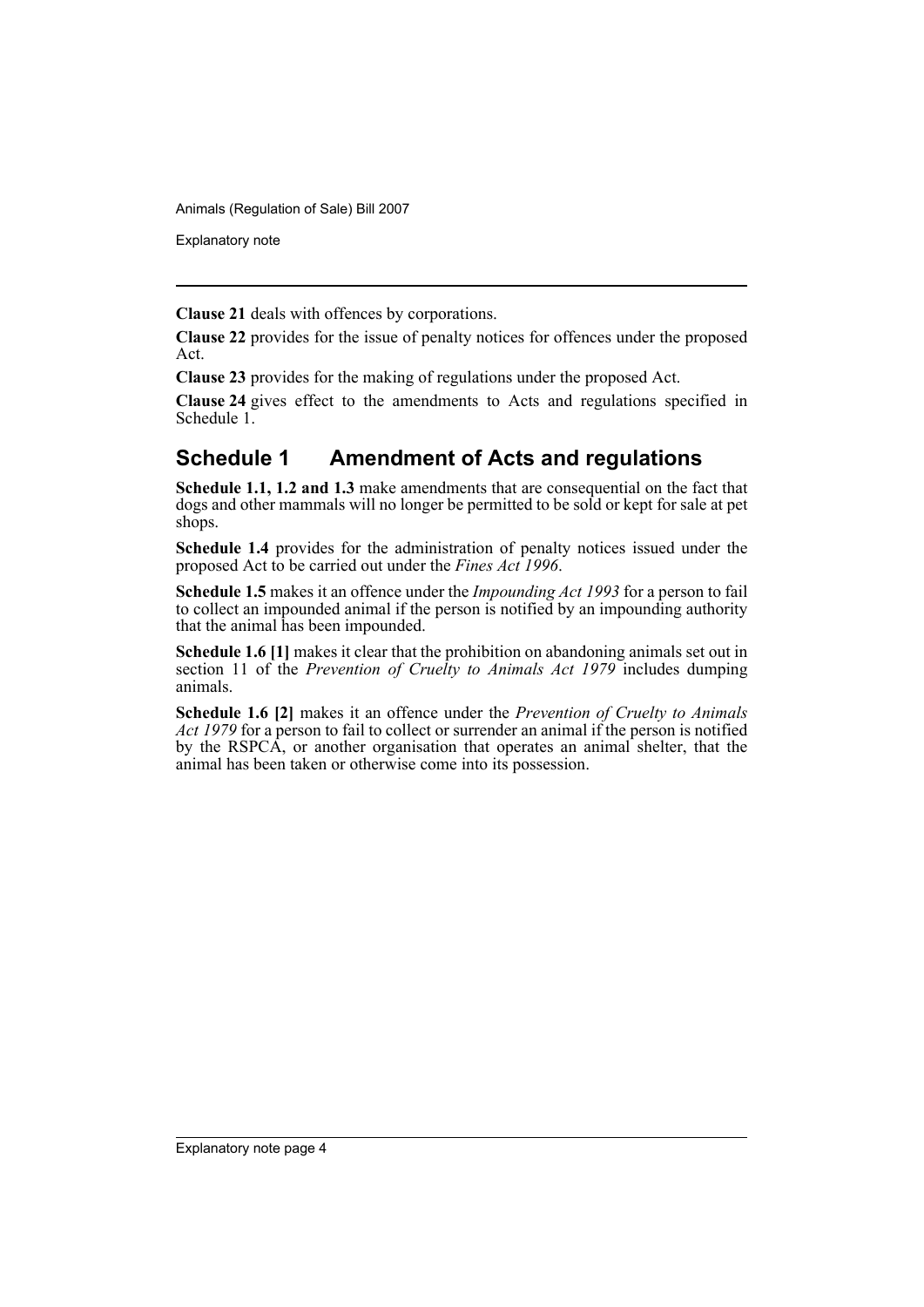Introduced by Ms Clover Moore, MP First print



New South Wales

# **Animals (Regulation of Sale) Bill 2007**

# **Contents**

|        |                                                                               | Page |
|--------|-------------------------------------------------------------------------------|------|
| Part 1 | <b>Preliminary</b>                                                            |      |
|        | Name of Act<br>1                                                              | 2    |
|        | 2<br>Commencement                                                             | 2    |
|        | 3<br>Object of Act                                                            | 2    |
|        | Definitions<br>4                                                              | 2    |
|        | 5<br>Act does not apply to livestock                                          | 4    |
|        | 6<br>Act does not affect other prohibitions                                   | 4    |
| Part 2 | <b>Offences</b>                                                               |      |
|        | Division 1<br>Offences concerning the sale of mammals<br>at shops and markets |      |
|        | 7<br>Prohibition on keeping for sale of mammals at shops<br>or markets        | 5    |
|        | 8<br>Prohibition on sale of mammals at or from shops or<br>markets            | 5    |
|        |                                                                               |      |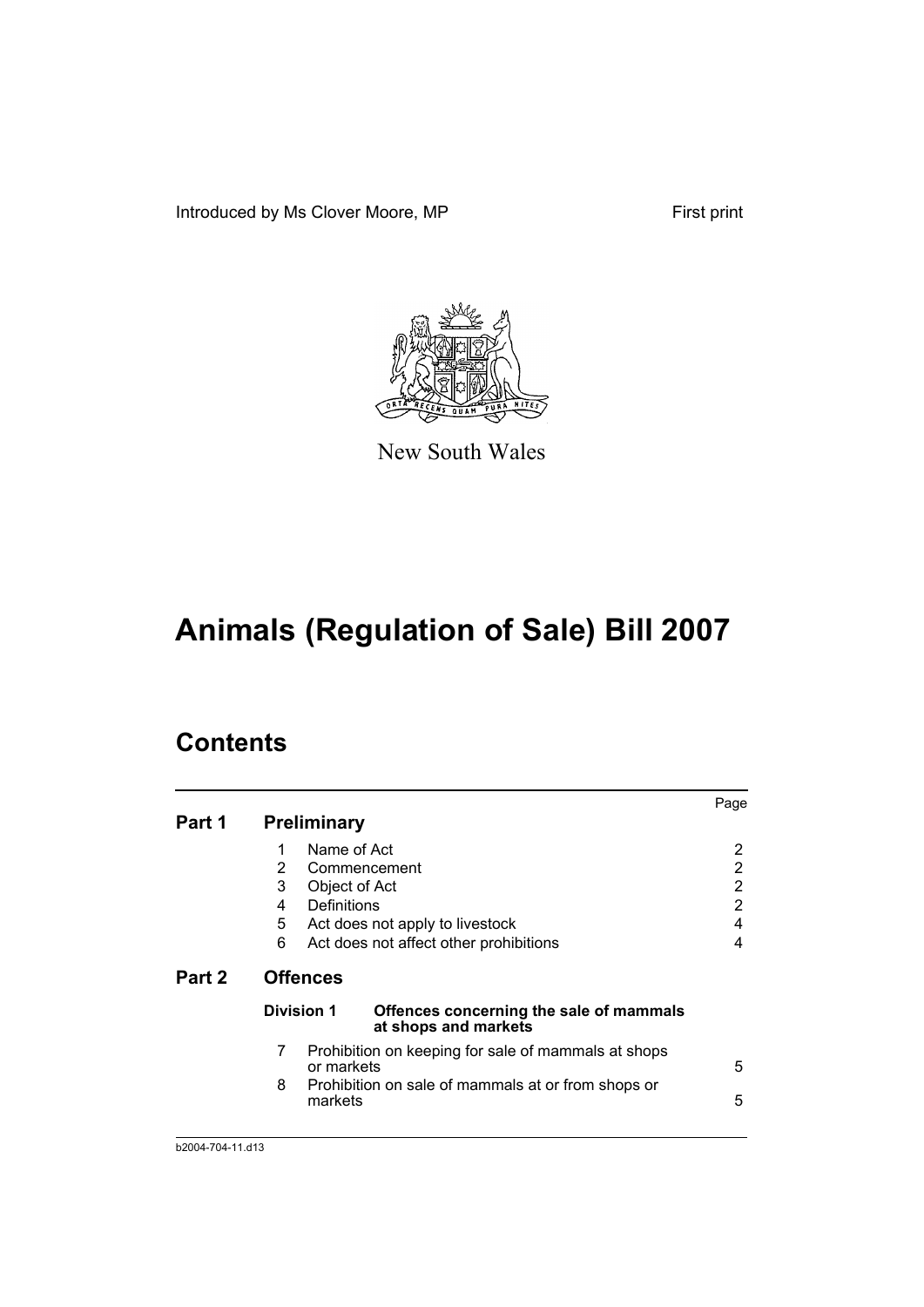Contents

|                   |                   |                      |                                                                                                                                            | Page            |
|-------------------|-------------------|----------------------|--------------------------------------------------------------------------------------------------------------------------------------------|-----------------|
|                   | 9                 | or market            | Regulation of advertising sale of mammals at a shop                                                                                        | 5               |
|                   | 10                |                      | Regulation of brokering sale of mammals at shops,<br>markets and other places                                                              | 6               |
|                   | <b>Division 2</b> |                      | Offence of publishing advertisement for<br>the sale of mammals                                                                             |                 |
|                   | 11                | of mammals           | Regulation of publishing advertisement for the sale                                                                                        | 7               |
|                   | <b>Division 3</b> |                      | Offence of selling mammals to children                                                                                                     |                 |
|                   | 12                |                      | Prohibition on sale of mammals to children                                                                                                 | 7               |
|                   | Division 4        |                      | Offences concerning the sale of mammals<br>generally                                                                                       |                 |
|                   | 13                |                      | Prohibition on carrying on business of selling certain<br>mammals, or propagating certain mammals for sale,<br>unless a recognised breeder | 8               |
|                   | 14                | for sale and sold    | Information to be provided when mammals are offered                                                                                        | 8               |
|                   | 15                |                      | Mammals from animal shelters, council pounds, veterinary<br>practices or breeders must be microchipped                                     | 10              |
| Part 3            |                   |                      | <b>Recognised breeders</b>                                                                                                                 |                 |
|                   | 16<br>17          |                      | Recognised breeders must comply with certain standards<br>Powers of inspectors under Prevention of Cruelty to                              | 12 <sup>2</sup> |
|                   |                   |                      | Animals Act 1979                                                                                                                           | 12              |
| Part 4            |                   | <b>Miscellaneous</b> |                                                                                                                                            |                 |
|                   | 18                |                      | Act to bind Crown                                                                                                                          | 13              |
|                   | 19                |                      | Nature of proceedings for offences                                                                                                         | 13              |
|                   | 20                |                      | Presumption that a person carries on a business                                                                                            | 13              |
|                   | 21                |                      | Offences by corporations                                                                                                                   | 13              |
|                   | 22                | Penalty notices      |                                                                                                                                            | 14              |
|                   | 23<br>24          | Regulations          | Amendment of Acts and regulations                                                                                                          | 15<br>15        |
|                   |                   |                      |                                                                                                                                            |                 |
| <b>Schedule 1</b> |                   |                      | <b>Amendment of Acts and regulations</b>                                                                                                   | 16              |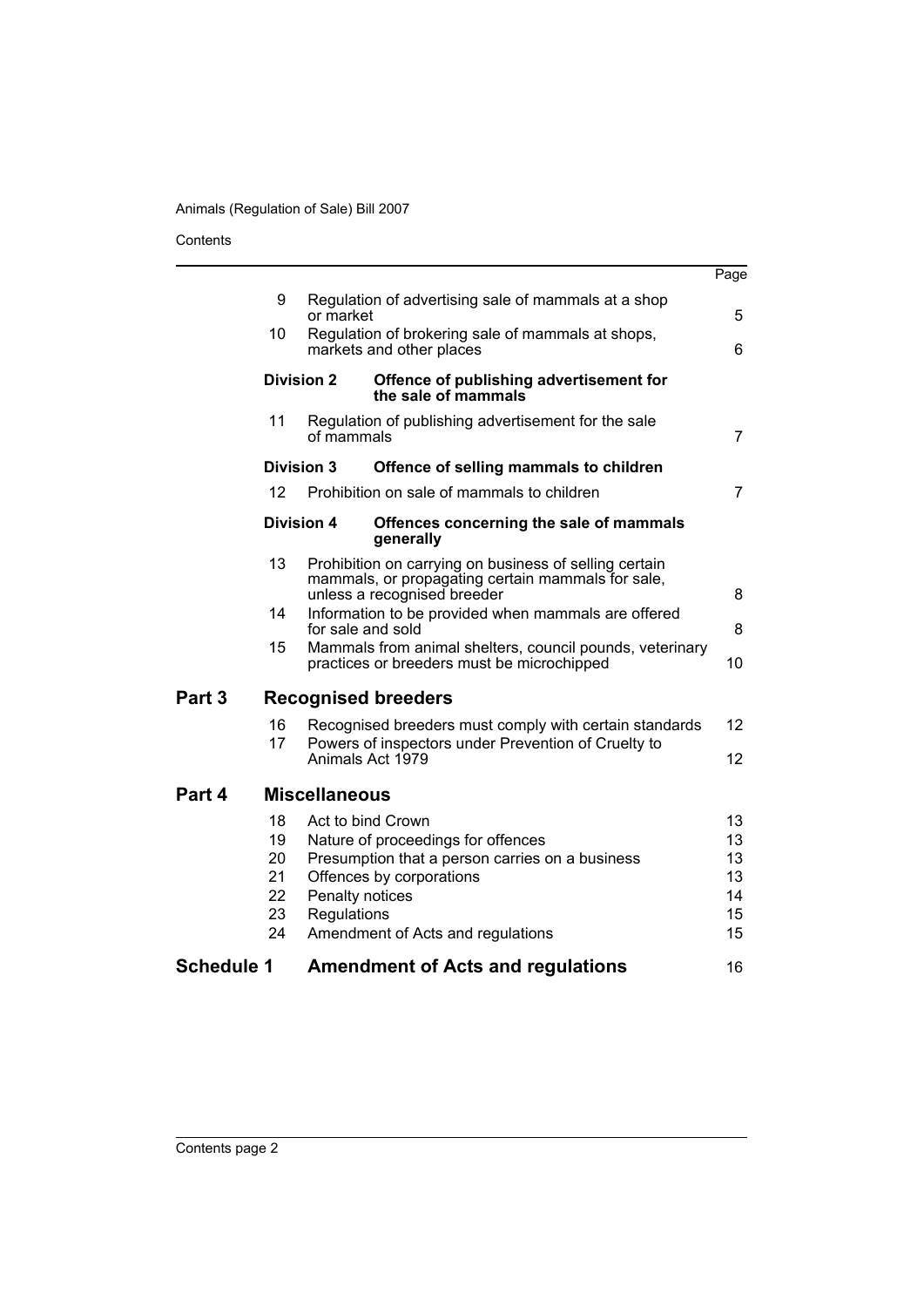

New South Wales

# **Animals (Regulation of Sale) Bill 2007**

No , 2007

# **A Bill for**

An Act to regulate the sale of mammals other than livestock; and for other purposes.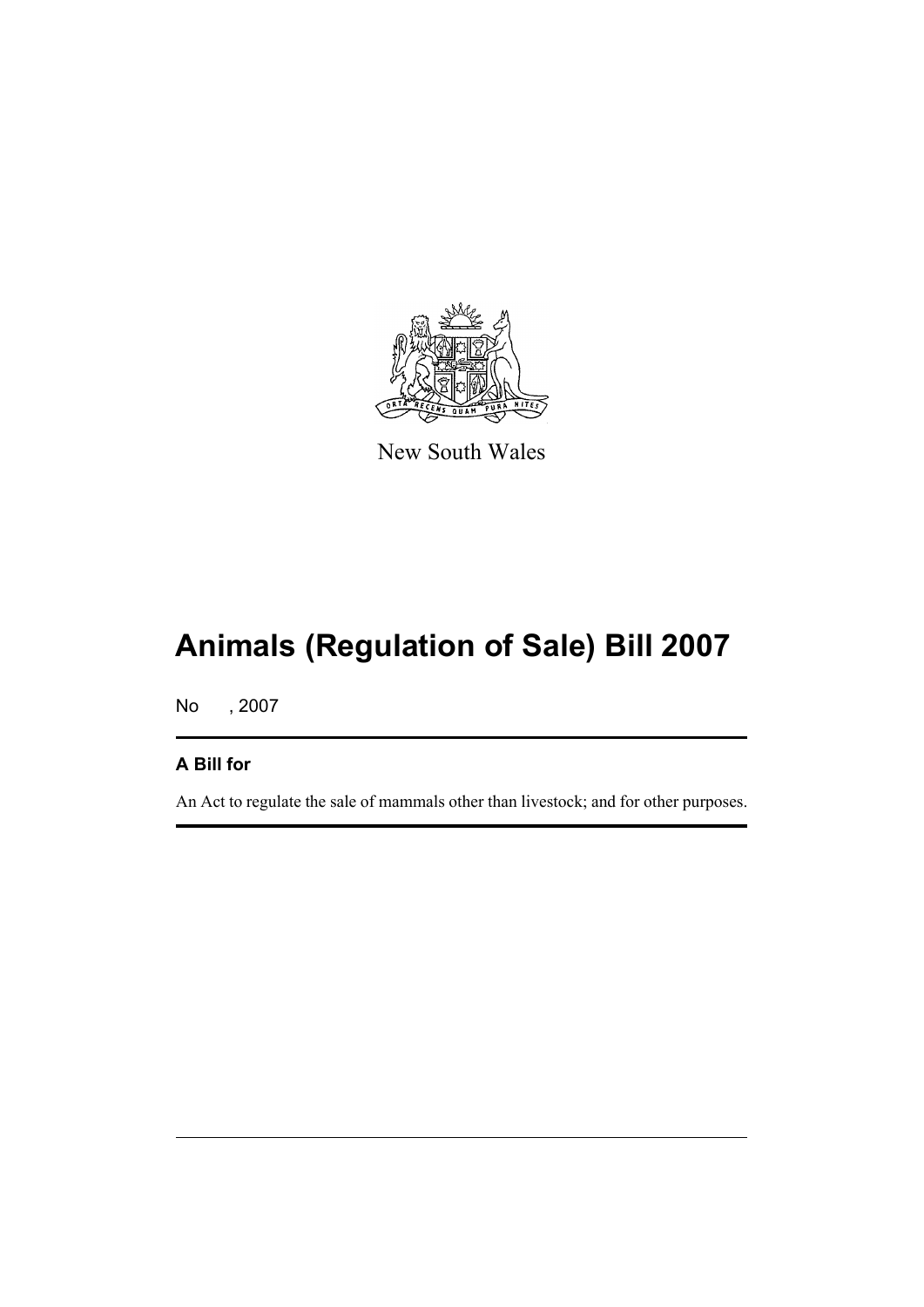### Clause 1 Animals (Regulation of Sale) Bill 2007

Part 1 Preliminary

<span id="page-7-4"></span><span id="page-7-3"></span><span id="page-7-2"></span><span id="page-7-1"></span><span id="page-7-0"></span>

| The Legislature of New South Wales enacts: |                    |                      |                                                                                                                                                                                                                                               | 1                    |
|--------------------------------------------|--------------------|----------------------|-----------------------------------------------------------------------------------------------------------------------------------------------------------------------------------------------------------------------------------------------|----------------------|
| Part 1                                     |                    |                      | <b>Preliminary</b>                                                                                                                                                                                                                            | $\overline{2}$       |
| 1                                          | <b>Name of Act</b> |                      |                                                                                                                                                                                                                                               | 3                    |
|                                            |                    |                      | This Act is the Animals (Regulation of Sale) Act 2007.                                                                                                                                                                                        | 4                    |
| $\mathbf{2}$                               |                    |                      | <b>Commencement</b>                                                                                                                                                                                                                           | 5                    |
|                                            |                    |                      | This Act commences on the date that is 3 months after the date of assent<br>to this Act, unless sooner commenced by proclamation.                                                                                                             | 6<br>$\overline{7}$  |
| 3                                          |                    | <b>Object of Act</b> |                                                                                                                                                                                                                                               | 8                    |
|                                            |                    |                      | The object of this Act is to protect the lives and well-being of dogs, cats<br>and other mammals (but not livestock).                                                                                                                         | 9<br>10              |
| 4                                          |                    | <b>Definitions</b>   |                                                                                                                                                                                                                                               | 11                   |
|                                            | (1)                |                      | In this Act:                                                                                                                                                                                                                                  | 12                   |
|                                            |                    |                      | <i>animal shelter</i> means any of the following:                                                                                                                                                                                             | 13                   |
|                                            |                    | (a)                  | any facility operated by the Royal Society for the Prevention of<br>Cruelty to Animals, New South Wales,                                                                                                                                      | 14<br>15             |
|                                            |                    | (b)                  | any facility operated by the Animal Welfare League,                                                                                                                                                                                           | 16                   |
|                                            |                    | (c)                  | any facility operated by the Cat Protection Society,                                                                                                                                                                                          | 17                   |
|                                            |                    | (d)                  | any other facility for the holding of lost, stray, abandoned or<br>surrendered mammals for the purposes of providing refuge until<br>those mammals can be claimed or sold, being a facility:                                                  | 18<br>19<br>20       |
|                                            |                    |                      | that is operated by a non-profit organisation that has<br>(i)<br>among its objects both the promotion of the welfare of, or<br>the prevention of cruelty to, mammals (or any class of<br>mammals) and a charitable or benevolent purpose, and | 21<br>22<br>23<br>24 |
|                                            |                    |                      | that is approved by the Minister.<br>(i)                                                                                                                                                                                                      | 25                   |
|                                            |                    |                      | <i>cat</i> means a live animal (of either sex, or desexed) of the species Felis<br>catus, whether or not domesticated.                                                                                                                        | 26<br>27             |
|                                            |                    |                      | <i>council pound</i> means:                                                                                                                                                                                                                   | 28                   |
|                                            |                    | (a)                  | a public or private pound established by a local council under the<br><i>Impounding Act 1993</i> , or                                                                                                                                         | 29<br>30             |
|                                            |                    | (b)                  | any other place approved by a local council as a place for the<br>holding of animals seized under the <i>Companion Animals Act</i><br>1998.                                                                                                   | 31<br>32<br>33       |
|                                            |                    |                      | <i>dog</i> means a live animal (of either sex, or desexed) of the species <i>Canis</i><br><i>familiaris</i> , whether or not domesticated.                                                                                                    | 34<br>35             |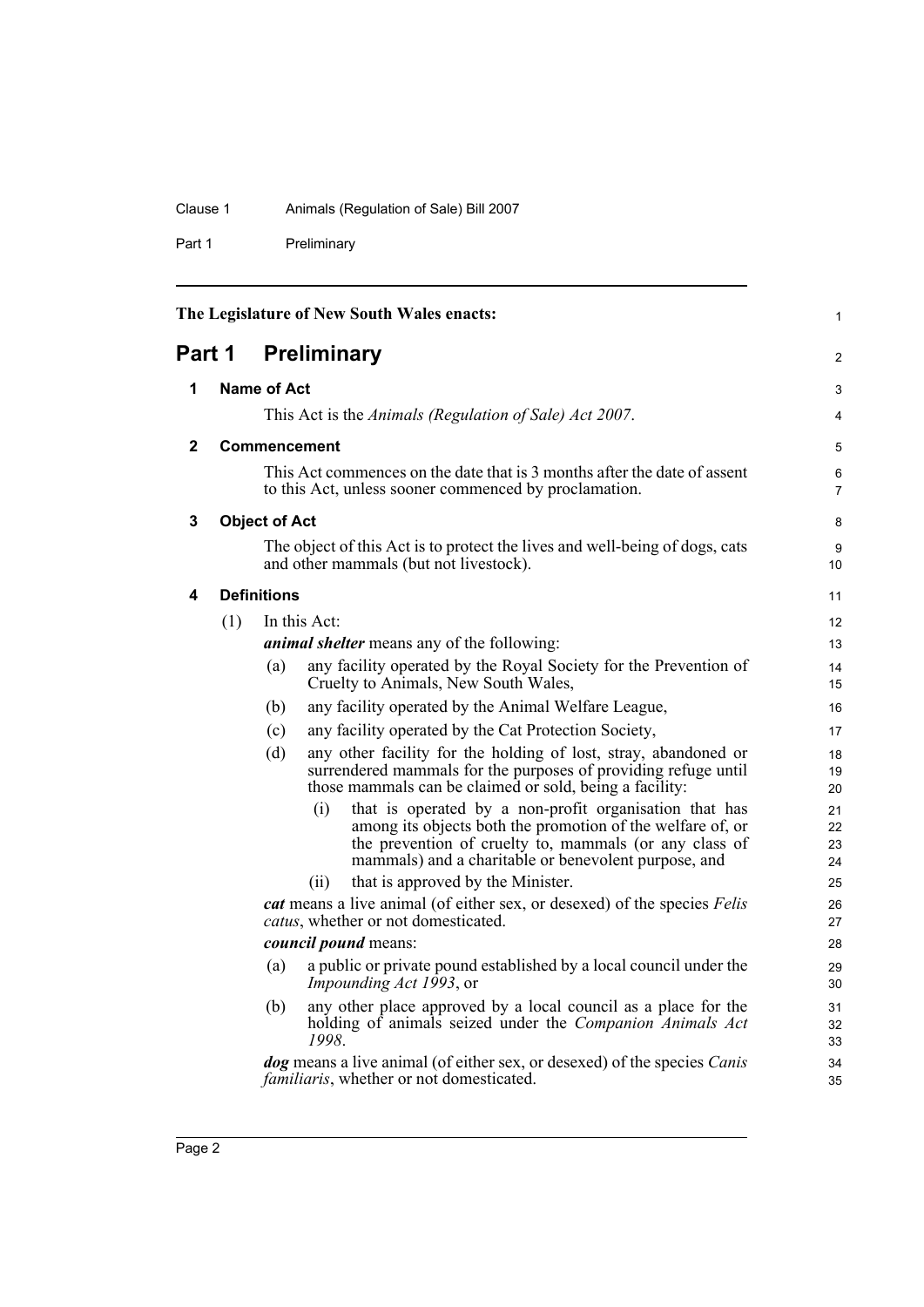| Alliniais (Regulation of Saic) Dill 2007 | viausu : |
|------------------------------------------|----------|
| Preliminary                              | Part 1   |

|          | <b>livestock</b> means any live cattle, horses, sheep, goats, swine, deer,<br>buffalo or alpacas.                                       |  |
|----------|-----------------------------------------------------------------------------------------------------------------------------------------|--|
|          | <i>mammal</i> means any live mammal (other than a human being).                                                                         |  |
|          | Note. Section 5 excludes livestock from the application of this Act.                                                                    |  |
|          | <i>market</i> includes:                                                                                                                 |  |
| (a)      | any fair, and                                                                                                                           |  |
| (b)      | any similar event to a market or fair, and                                                                                              |  |
| (c)      | any booth or stall at any market, fair or similar event.                                                                                |  |
|          | <i>prescribed private home</i> means a private dwelling at which a person                                                               |  |
|          | looks after lost, stray, abandoned or surrendered mammals for the<br>purposes of providing refuge until those mammals can be claimed or |  |
| sold by: |                                                                                                                                         |  |
| (a)      | the Royal Society for the Prevention of Cruelty to Animals, New                                                                         |  |
|          | South Wales, or                                                                                                                         |  |
| (b)      | the Animal Welfare League, or                                                                                                           |  |
| (c)      | the Cat Protection Society, or                                                                                                          |  |
| (d)      | a non-profit organisation that is approved by the Minister and that                                                                     |  |
|          | has among its objects both the promotion of the welfare of, or the                                                                      |  |
|          | prevention of cruelty to, mammals (or any class of mammals) and<br>a charitable or benevolent purpose.                                  |  |
|          | <i>recognised breeder means:</i>                                                                                                        |  |
| (a)      | in relation to the sale or advertising of a dog—a member of the                                                                         |  |
|          | Royal NSW Canine Council Ltd or any other body recognised by                                                                            |  |
|          | the Minister, or                                                                                                                        |  |
| (b)      | in relation to the sale or advertising of a cat—a member of the<br>NSW Cat Fanciers Association Inc or Waratah State Cat Alliance       |  |
|          | Inc or any other body recognised by the Minister, or                                                                                    |  |
| (c)      | in relation to the sale or advertising of a species of mammal other                                                                     |  |
|          | than a cat or a dog—a member of the body or association                                                                                 |  |
|          | recognised by the Minister in relation to mammals of that species.<br><i>sell</i> includes:                                             |  |
|          |                                                                                                                                         |  |
| (a)      | cause or permit to sell, and                                                                                                            |  |
| (b)      | auction or exchange, and                                                                                                                |  |
| (c)      | agree or attempt to sell, and                                                                                                           |  |
| (d)      | expose, send, forward or deliver for sale, and                                                                                          |  |
| (e)      | barter, and                                                                                                                             |  |
| (f)      | transfer ownership for any amount, whether or not that amount is                                                                        |  |
|          | expressed to involve cost-recovery only (for example, the                                                                               |  |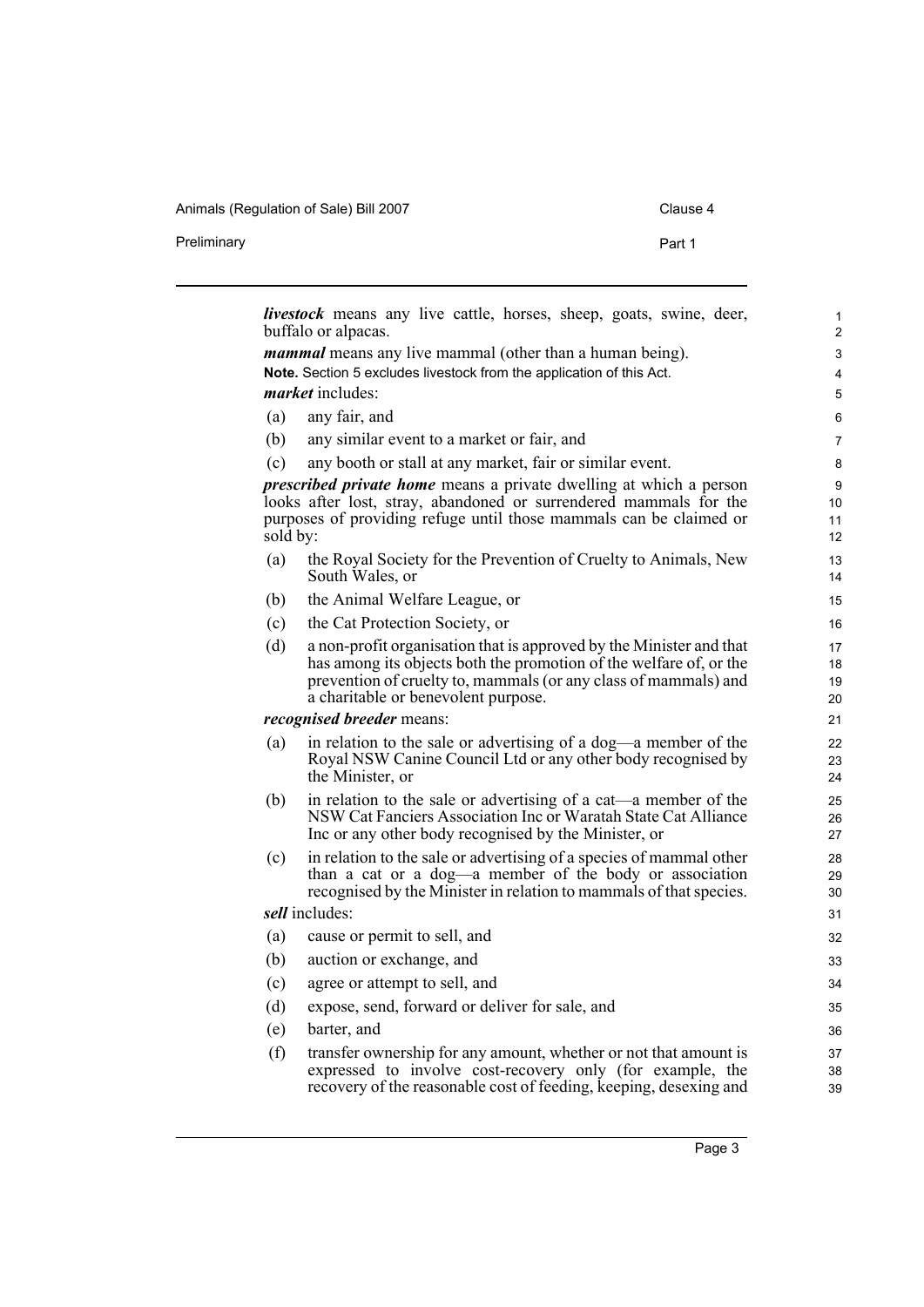#### Clause 5 Animals (Regulation of Sale) Bill 2007

Part 1 Preliminary

microchipping the mammal sold) or by any means (including gift), and

- (g) hire or cause to be hired, and
- (h) display for sale or hire.

*shop* means any place, building, stall, tent, vehicle or boat in which mammals or goods are sold or offered or exposed for sale by retail, or from which mammals or goods are sold by retail, and includes any portion of a building that is separated from the rest of the building by a permanent and substantial partition or wall and in which mammals or goods are sold or offered or exposed for sale by retail, but does not include an animal shelter, council pound, veterinary practice or prescribed private home.

*veterinary practice* means a business that provides veterinary services.

(2) Notes included in this Act do not form part of this Act.

#### <span id="page-9-0"></span>**5 Act does not apply to livestock**

This Act does not apply to the sale, display or advertising of livestock unless the person selling, displaying or advertising the livestock knows, or could reasonably be expected to know, that the person buying the livestock, or considering buying the livestock, intends to treat the livestock as a companion or pet or to keep it in a domestic situation or context.

#### <span id="page-9-1"></span>**6 Act does not affect other prohibitions**

This Act does not affect any provision of the *National Parks and Wildlife Act 1974*, the *Prevention of Cruelty to Animals Act 1979* or any other Act or statutory rule that regulates or prohibits the keeping or sale of a mammal.

**Note.** Division 1 of Part 2 of this Act prohibits the keeping and sale of mammals at or from shops and markets. The *National Parks and Wildlife Act 1974* prohibits the selling of certain fauna. This Act does not affect that prohibition.

Page 4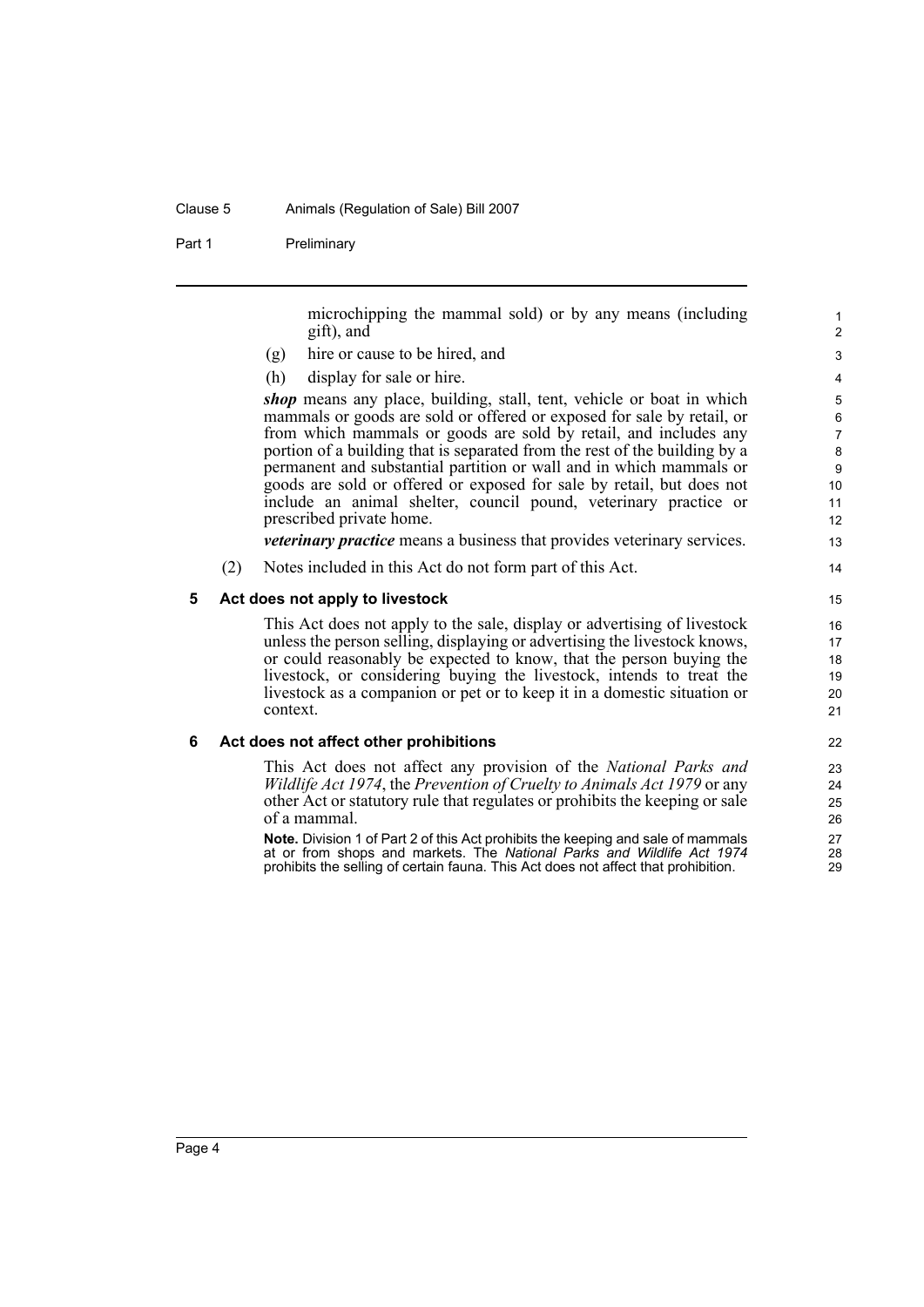Offences **Part 2** 

1

 $\overline{2}$ 3

32 33  $34$ 

## <span id="page-10-0"></span>**Part 2 Offences**

#### <span id="page-10-1"></span>**Division 1 Offences concerning the sale of mammals at shops and markets**

#### <span id="page-10-2"></span>**7 Prohibition on keeping for sale of mammals at shops or markets**

(1) A person must not keep for sale, or cause or permit another person to keep for sale, a mammal at a shop or market, either permanently or temporarily.

Maximum penalty: 200 penalty units for a corporation and 40 penalty units for an individual.

- (2) A person does not commit an offence under this section if:
	- (a) the mammal is kept at the shop or market on behalf of a person or organisation that operates an animal shelter or a person who ordinarily cares for the mammal in a prescribed private home, and
	- (b) the mammal is not left unattended at the shop or market, and
	- (c) the mammal is not kept at the shop or market overnight, and
	- (d) the mammal is not sold at the shop or market.

#### <span id="page-10-3"></span>**8 Prohibition on sale of mammals at or from shops or markets**

(1) A person must not offer for sale, or sell, a mammal at or from a shop or market.

Maximum penalty: 250 penalty units for a corporation and 50 penalty units for an individual.

- (2) A person does not commit an offence under this section of offering a mammal for sale at or from a shop or market if:
	- (a) the mammal is kept at the shop or market on behalf of a person or organisation that operates an animal shelter or a person who ordinarily cares for the mammal in a prescribed private home, and
	- (b) the mammal is not left unattended at the shop or market, and
	- (c) the mammal is not kept at the shop or market overnight, and
	- (d) the mammal is not sold at the shop or market.

#### <span id="page-10-4"></span>**9 Regulation of advertising sale of mammals at a shop or market**

(1) A person must not offer for sale, or advertise the sale of, a mammal at a shop or market by any means, including by electronic means, unless: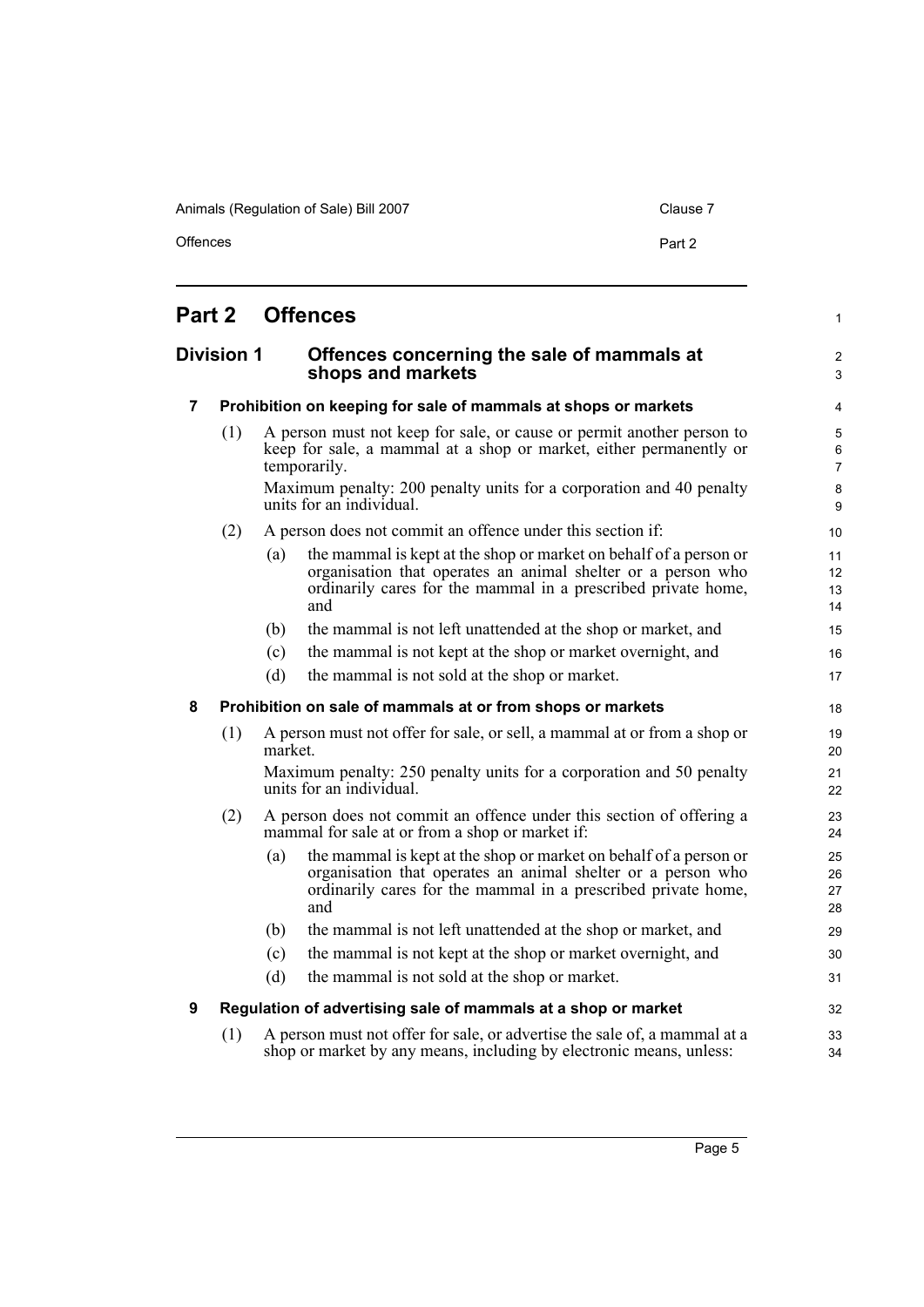#### Clause 10 Animals (Regulation of Sale) Bill 2007

Part 2 Offences

(a) the person does so merely by displaying photographs or other information about the mammal, and

- (b) the display includes a written statement about the basic husbandry requirements of the mammal that complies with the regulations, and
- (c) the mammal is, at the time the offer or advertisement is made, being kept at an animal shelter, council pound, veterinary practice or prescribed private home and is proposed to be sold by that shelter, pound or practice, or the organisation on behalf of which the mammal is being looked after at the prescribed private home, directly to any other person in accordance with this Act.

Maximum penalty: 150 penalty units for a corporation and 30 penalty units for an individual.

- (2) A recognised breeder does not commit an offence under subsection (1) merely because an offer for sale or advertisement includes a statement, in general terms, about the recognised breeder's business.
- (3) This section applies even if the person who offers a mammal for sale or advertises the sale of a mammal does not receive any fee or reward for doing so.

#### <span id="page-11-0"></span>**10 Regulation of brokering sale of mammals at shops, markets and other places**

- (1) A person must not, while at a shop or market or any other place, or while conducting a business that is connected with a shop or market, act, or purport to act, as an intermediary to negotiate and obtain for another person (*the customer*), whether as vendor or purchaser, the sale of a mammal unless:
	- (a) the person does so merely by displaying photographs or other information about the mammal at the shop, market or place, and
	- (b) the customer is, as soon as practicable after the person acts or purports to act as an intermediary, given a written statement about the basic husbandry requirements of the mammal that complies with section 14 (5), and
	- (c) the mammal is, at the time the person acts or purports to act as an intermediary, being kept at an animal shelter, council pound, veterinary practice or prescribed private home, and is proposed to be sold by that shelter, pound or practice, or the organisation on behalf of which the mammal is being looked after in a prescribed private home, directly to the customer in accordance with this Act.

Maximum penalty: 250 penalty units for a corporation and 50 penalty units for an individual.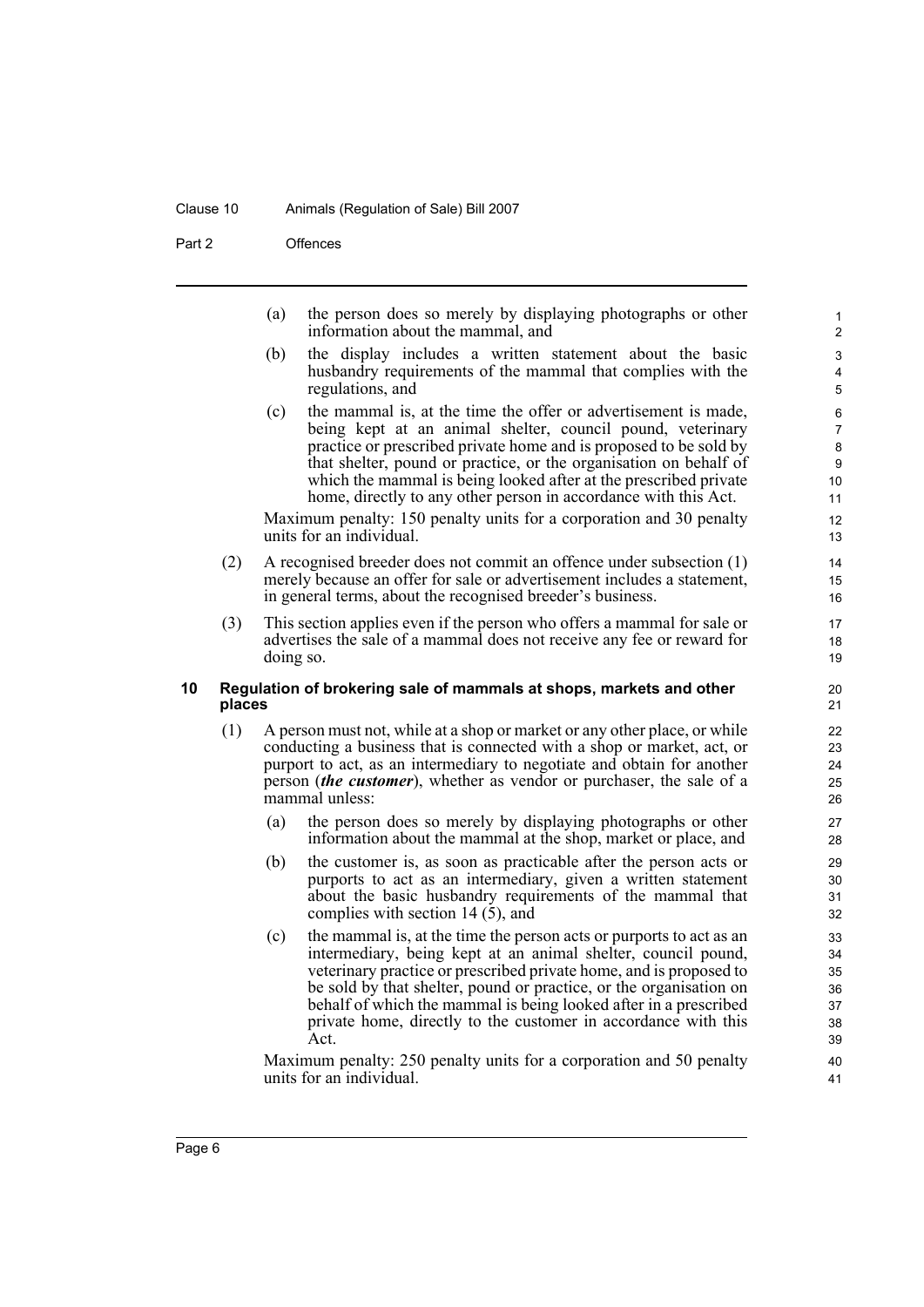| :lause 11 |  |
|-----------|--|
|           |  |

| Offences |  | Part 2 |
|----------|--|--------|
|          |  |        |
|          |  |        |

<span id="page-12-3"></span><span id="page-12-2"></span><span id="page-12-1"></span><span id="page-12-0"></span>

|         | (2)                                                                                                                                                                                                                                       | This section applies even if the person who acts, or purports to act, as<br>an intermediary does not receive any fee or reward for doing so.                                                                                                                                                                                                                                                                                                                                                                  | $\mathbf{1}$<br>$\overline{2}$         |
|---------|-------------------------------------------------------------------------------------------------------------------------------------------------------------------------------------------------------------------------------------------|---------------------------------------------------------------------------------------------------------------------------------------------------------------------------------------------------------------------------------------------------------------------------------------------------------------------------------------------------------------------------------------------------------------------------------------------------------------------------------------------------------------|----------------------------------------|
|         | <b>Division 2</b><br>Offence of publishing advertisement for the sale<br>of mammals                                                                                                                                                       |                                                                                                                                                                                                                                                                                                                                                                                                                                                                                                               | 3<br>$\overline{4}$                    |
| 11      |                                                                                                                                                                                                                                           | Regulation of publishing advertisement for the sale of mammals                                                                                                                                                                                                                                                                                                                                                                                                                                                | 5                                      |
|         | (1)                                                                                                                                                                                                                                       | A person must not publish, or cause to be published, any advertisement<br>for the sale of a mammal unless:                                                                                                                                                                                                                                                                                                                                                                                                    | 6<br>$\overline{7}$                    |
|         |                                                                                                                                                                                                                                           | the display includes a written statement about the basic<br>(a)<br>husbandry requirements of the mammal that complies with the<br>regulations, and                                                                                                                                                                                                                                                                                                                                                            | 8<br>9<br>10                           |
|         |                                                                                                                                                                                                                                           | the mammal is, at the time the advertisement is made, being kept<br>(b)<br>at an animal shelter, council pound, veterinary practice or<br>prescribed private home, and is proposed to be sold by that<br>shelter, pound or practice, or the organisation on behalf of which<br>the mammal is being looked after in a prescribed private home,<br>directly to any other person in accordance with this Act.<br>Maximum penalty: 150 penalty units for a corporation and 30 penalty<br>units for an individual. | 11<br>12<br>13<br>14<br>15<br>16<br>17 |
|         | (2)                                                                                                                                                                                                                                       | A recognised breeder does not commit an offence under subsection (1)<br>merely because an advertisement includes a statement, in general terms,<br>about the recognised breeder's business.                                                                                                                                                                                                                                                                                                                   | 18<br>19<br>20<br>21                   |
|         | (3)                                                                                                                                                                                                                                       | This section applies even if the person who publishes an advertisement<br>or causes an advertisement to be published does not receive any fee or<br>reward for doing so.                                                                                                                                                                                                                                                                                                                                      | 22<br>23<br>24                         |
|         | (4)                                                                                                                                                                                                                                       | This section does not apply to the publishing of an advertisement at or<br>from a shop or market.                                                                                                                                                                                                                                                                                                                                                                                                             | 25<br>26                               |
|         | (5)                                                                                                                                                                                                                                       | In this section:<br><i>publish</i> includes disseminate in any way, whether by oral, visual,<br>written or other means (for example dissemination by means of cinema,<br>video, radio, electronics, the Internet or television or by means of<br>promotional material such as club journals, brochures or flyers).                                                                                                                                                                                            | 27<br>28<br>29<br>30<br>31             |
|         | <b>Division 3</b>                                                                                                                                                                                                                         | Offence of selling mammals to children                                                                                                                                                                                                                                                                                                                                                                                                                                                                        | 32                                     |
| $12 \,$ |                                                                                                                                                                                                                                           | Prohibition on sale of mammals to children                                                                                                                                                                                                                                                                                                                                                                                                                                                                    | 33                                     |
|         | A person (the seller) must not sell a mammal to a person whom the<br>seller has reasonable cause to believe to be under the age of 16.<br>Maximum penalty: 150 penalty units for a corporation and 30 penalty<br>units for an individual. |                                                                                                                                                                                                                                                                                                                                                                                                                                                                                                               |                                        |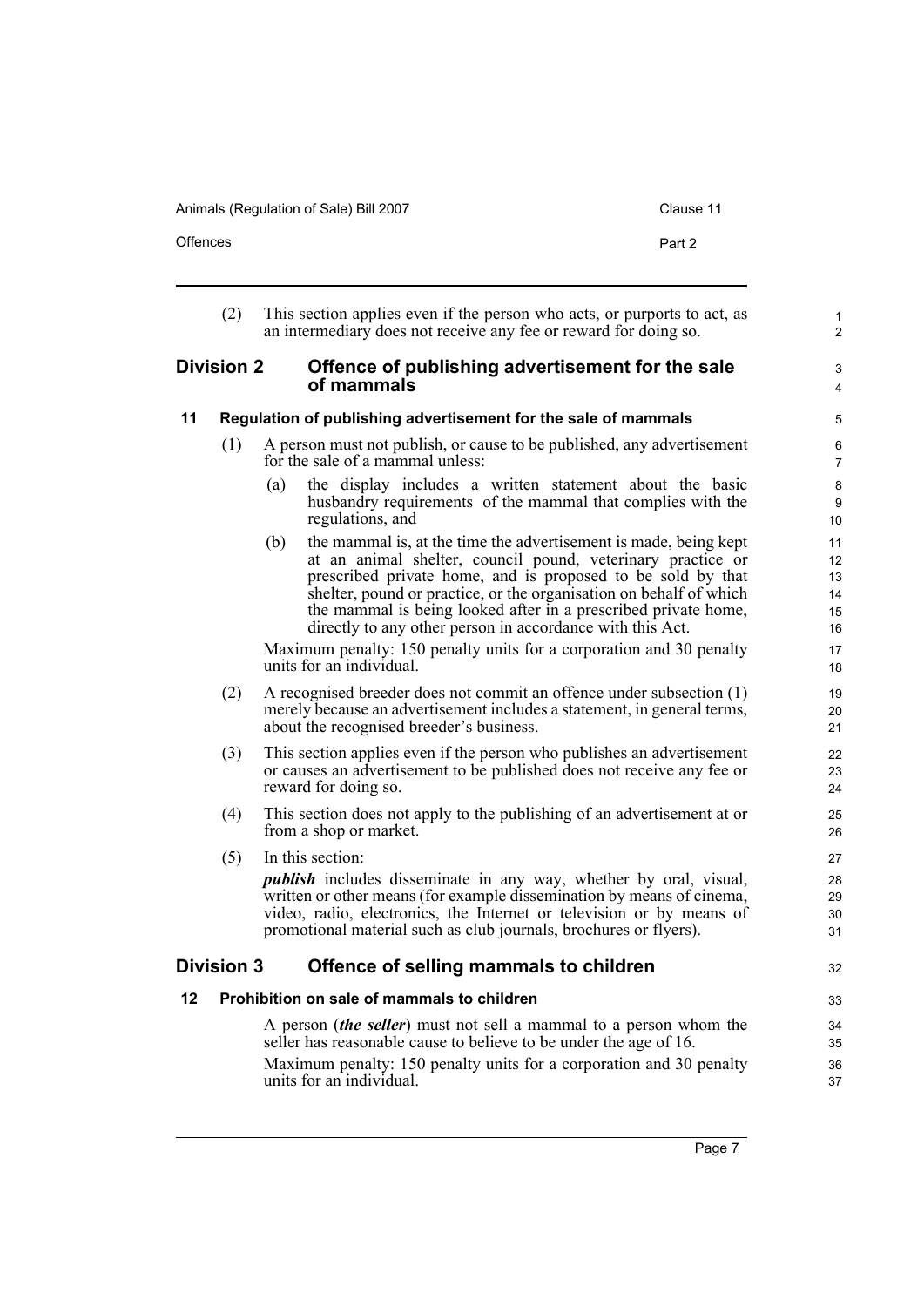#### Clause 13 Animals (Regulation of Sale) Bill 2007

Part 2 **Offences** 

#### <span id="page-13-0"></span>**Division 4 Offences concerning the sale of mammals generally**

#### <span id="page-13-1"></span>**13 Prohibition on carrying on business of selling certain mammals, or propagating certain mammals for sale, unless a recognised breeder**

- (1) A person must not:
	- (a) carry on a business of selling dogs, or propagating dogs for sale, unless the person is a member of the Royal NSW Canine Council Ltd or any other body recognised by the Minister, or

1  $\overline{2}$ 

- (b) carry on a business of selling cats, or propagating cats for sale, unless the person is a member of the NSW Cat Fanciers Association Inc or Waratah State Cat Alliance Inc or any other body recognised by the Minister, or
- (c) carry on a business of selling any mammal (other than a dog or a cat), or propagating any mammal (other than a dog or a cat) for sale, being a mammal prescribed by the regulations for the purposes of this paragraph, unless the person is a member of the body or association prescribed by the regulations in relation to such a mammal.

Maximum penalty: 500 penalty units for a corporation and 100 penalty units for an individual.

- (2) For the purposes of this section, animal shelters, council pounds, veterinary practices and persons who care for a mammal in a prescribed private home do not carry on a business of selling mammals.
- (3) For the purposes of this section, it does not matter where or by what method the mammals were sold.

#### <span id="page-13-2"></span>**14 Information to be provided when mammals are offered for sale and sold**

- (1) This section applies to a person:
	- (a) who carries on a business of selling mammals that does not contravene section 13, or
	- (b) who carries on a business of propagating mammals for sale that does not contravene section 13, or
	- (c) who operates or is responsible for an animal shelter, council pound or a veterinary practice.
- (2) A person to whom this section applies must not display or offer a mammal for sale, or cause or permit another person to display or offer a mammal for sale, unless the person displays near the mammal a sign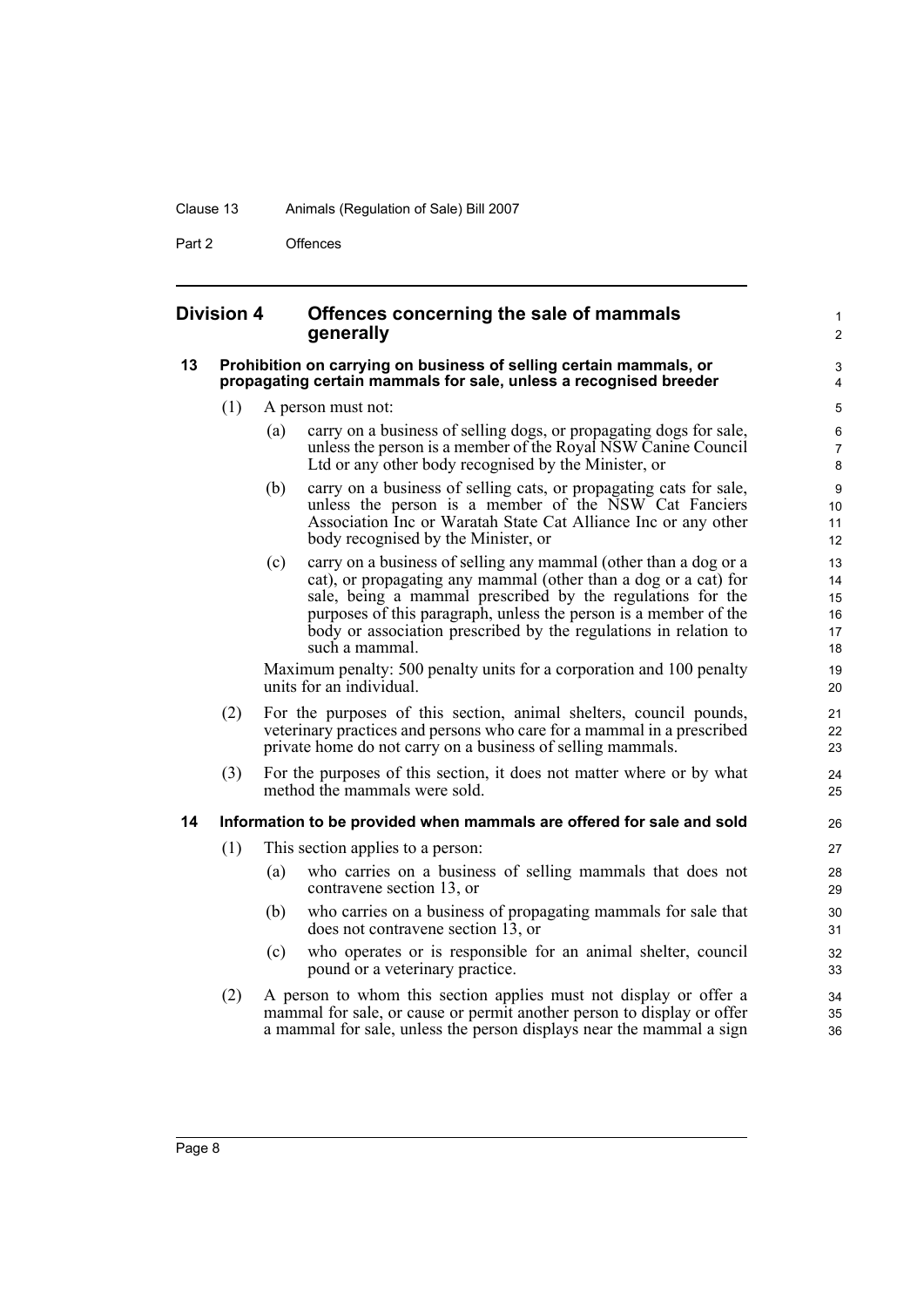| Offences | Part 2                                                                                                                                |
|----------|---------------------------------------------------------------------------------------------------------------------------------------|
|          |                                                                                                                                       |
|          | that includes a clearly legible statement about the basic husbandry<br>requirements of the mammal that complies with the regulations. |

Maximum penalty: 150 penalty units for a corporation and 30 penalty units for an individual.

(3) A person to whom this section applies must not otherwise offer to sell, or cause or permit another person to offer to sell, a mammal unless any person who inquires about the mammal's sale is provided with an accurate written statement about the basic husbandry requirements of the particular mammal.

Maximum penalty: 150 penalty units for a corporation and 30 penalty units for an individual.

(4) A person to whom this section applies must not sell, or cause or permit another person to sell, a mammal unless the purchaser of the mammal is provided with an accurate written statement about the basic husbandry requirements of the mammal. Maximum penalty: 150 penalty units for a corporation and 30 penalty units for an individual.

#### (5) In each case, that written statement must include the following matters:

- (a) the usual life-span of mammals of that breed or species,
- (b) the minimum requirements for the humane shelter and accommodation of the mammal,
- (c) the minimum requirements for keeping the mammal securely within the home or yard of an owner,
- (d) the minimum requirements for the humane exercising of the mammal,
- (e) the minimum requirements for the humane provision of social contact with humans and with other mammals of the same breed or species as the mammal and the possible behavioural problems that may arise as a consequence of not doing so,
- (f) the minimum requirements for disease control and prevention (such as vaccinations, worming and annual check-ups) that are required for the humane treatment of the mammal,
- (g) the costs that could ordinarily be expected to be associated with feeding, registering and keeping the mammal and providing it with veterinary attention when it would be humane to provide such attention,
- (h) the maximum time that the mammal can be humanely left unattended if, for example, the owner goes on holidays and that, even then, the mammal must be checked on at least once a day by a responsible adult and must be provided with social contact with humans and other mammals of the same breed,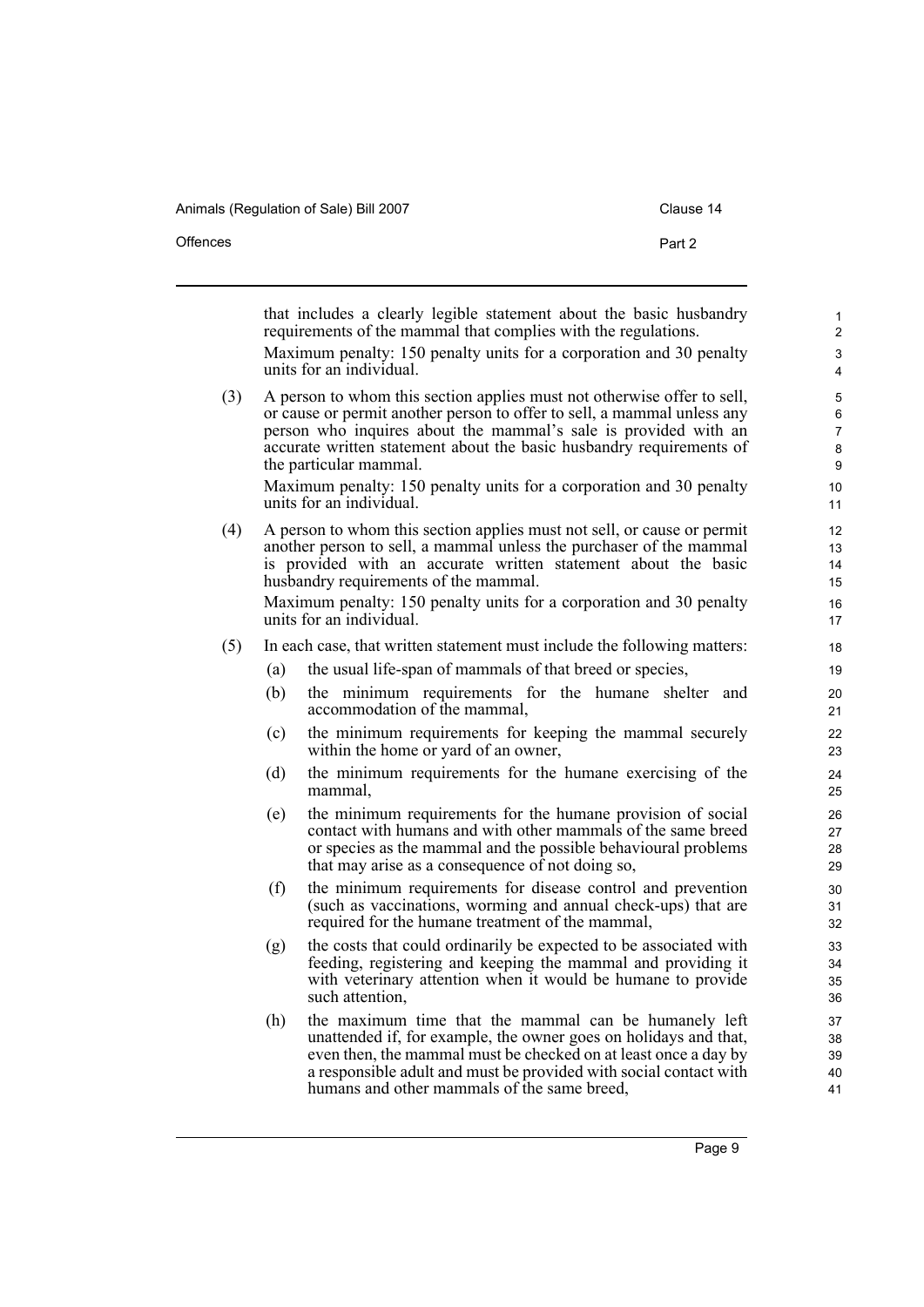#### Clause 15 Animals (Regulation of Sale) Bill 2007

Part 2 Offences

<span id="page-15-0"></span>(i) the number of off-spring that the mammal may reasonably be expected to produce in its life time, or on an annual or cyclical basis, if it is not desexed, (j) that mistreating, dumping or otherwise abandoning the mammal is an offence, and the maximum penalties for those offences, (k) any other information about keeping the mammal that a reasonable person would believe that it is important for the purchaser to know. (6) For the purposes of this section, it does not matter where or by what method the mammal concerned was advertised, offered or sold. **15 Mammals from animal shelters, council pounds, veterinary practices or breeders must be microchipped** (1) A person who operates, or has management or control of, an animal shelter, council pound or veterinary practice must ensure that any mammal sold by the shelter, pound or practice that can be safely and effectively microchipped is microchipped. Maximum penalty: 50 penalty units for a corporation and 8 penalty units for an individual. (2) A person who carries on a business of selling any mammal, or propagating any mammal for sale, must ensure that any mammal sold by the person that can be safely and effectively microchipped is microchipped. Maximum penalty: 50 penalty units for a corporation and 8 penalty units for an individual. (3) This section does not apply to a companion animal. **Note.** Section 8 of the *Companion Animals Act 1998* makes it an offence to sell a companion animal unless it has been identified in accordance with the regulations under that Act. (4) In this section: *companion animal* has the same meaning as in the *Companion Animals Act 1998*. *microchipped* means: (a) permanently identified by means of the implantation in the mammal of a recognised microchip within the meaning of the regulations made under the *Companion Animals Act 1998* (whether or not the mammal is a companion animal within the meaning of that Act), or 1  $\overline{2}$ 3 4 5 6 7 8 9 10 11 12 13 14 15 16 17 18 19 20 21 22 23  $24$ 25 26 27 28 29 30 31 32 33 34 35 36 37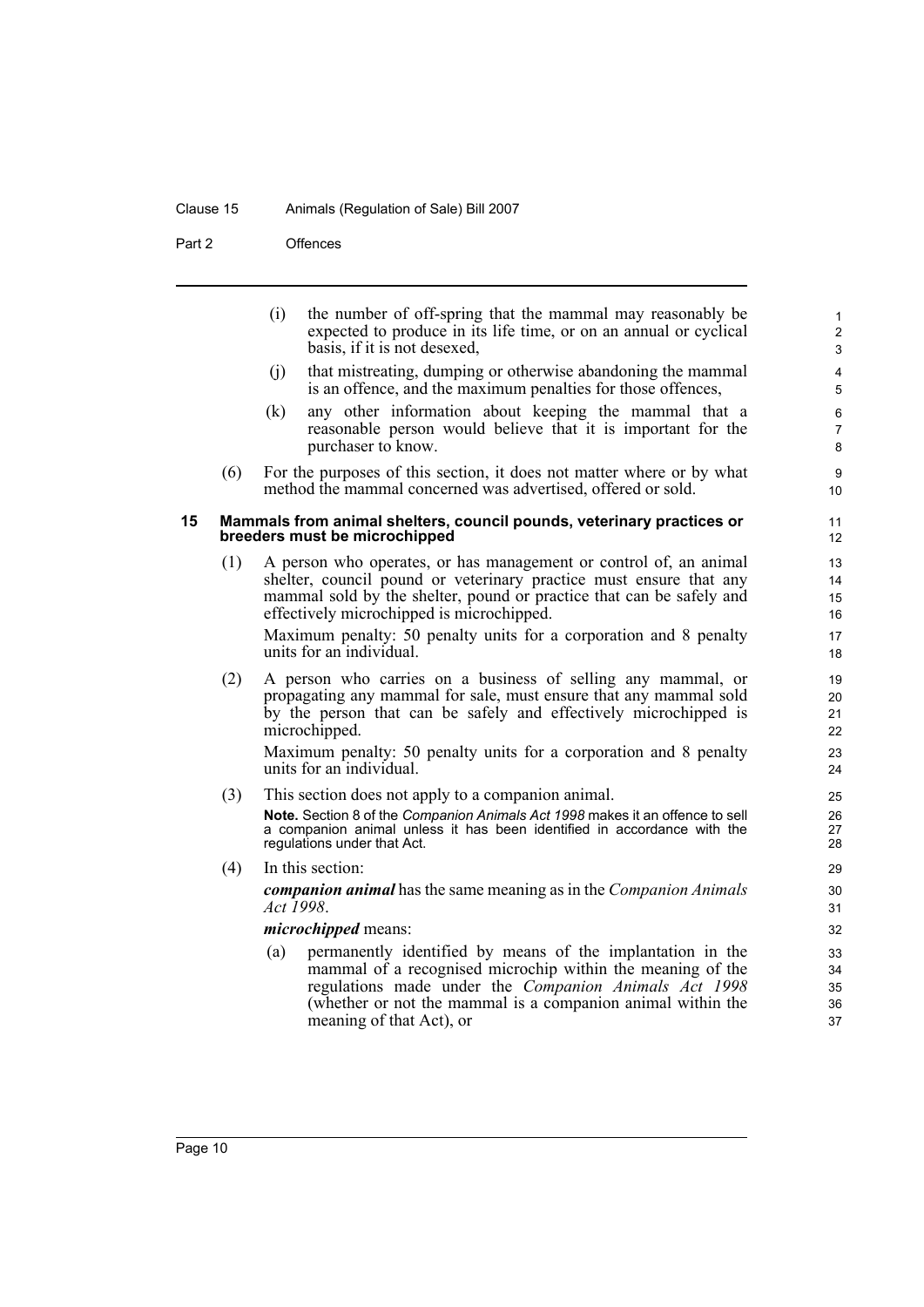Offences **Part 2** 

(b) if the regulations made under the *Companion Animals Act 1998* prescribe another manner of identification of mammals permanently identified in that manner (whether or not the mammal is a companion animal within the meaning of that Act).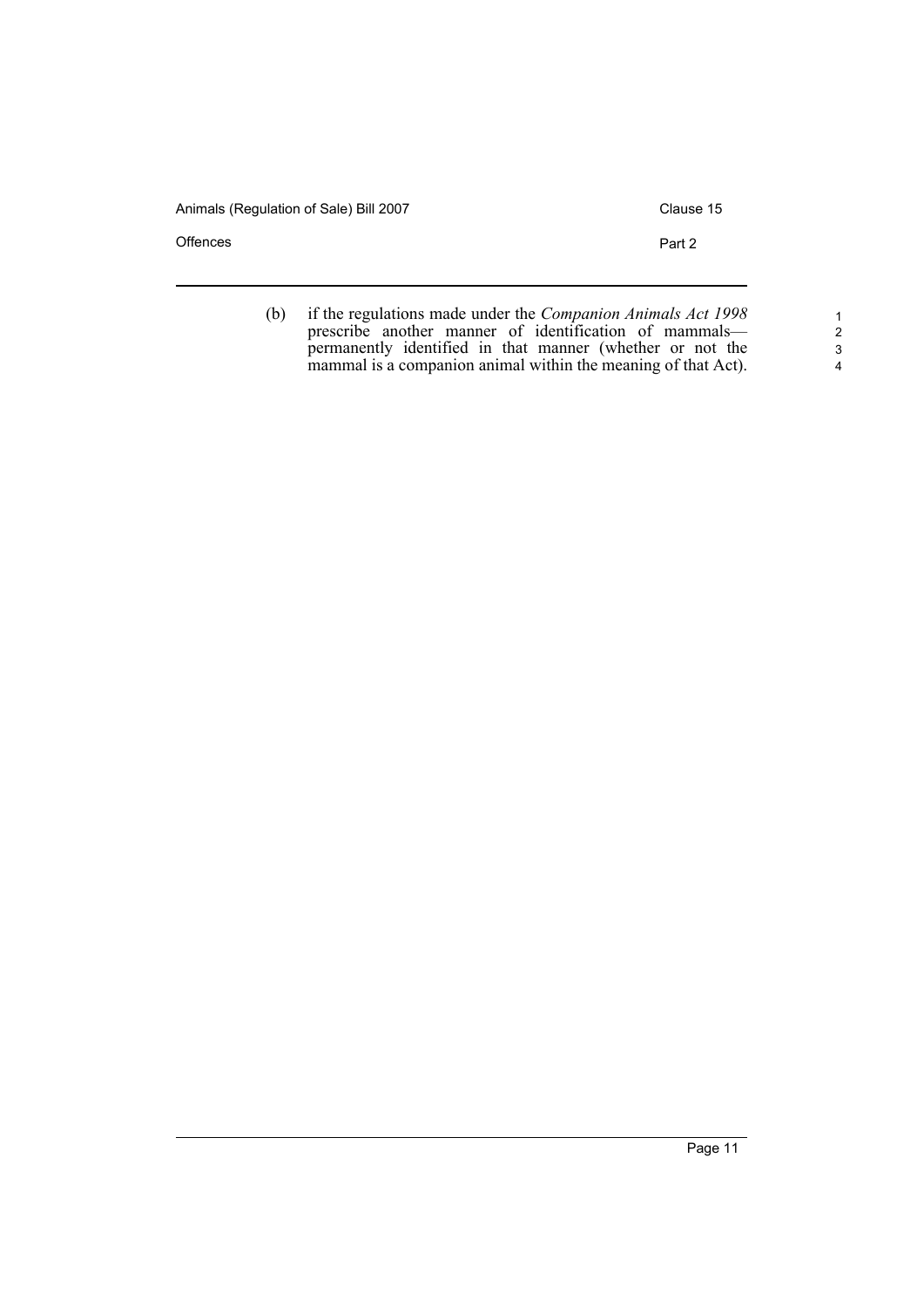### Clause 16 Animals (Regulation of Sale) Bill 2007

Part 3 Recognised breeders

# <span id="page-17-0"></span>**Part 3 Recognised breeders**

<span id="page-17-2"></span><span id="page-17-1"></span>

| 16 | Recognised breeders must comply with certain standards |                                                                                                                                          |                |  |  |
|----|--------------------------------------------------------|------------------------------------------------------------------------------------------------------------------------------------------|----------------|--|--|
|    | (1)                                                    | The regulations may prescribe standards that are required to be<br>complied with by recognised breeders, including standards relating to | 3<br>4         |  |  |
|    |                                                        | the confinement, carriage and welfare of mammals.                                                                                        | 5              |  |  |
|    | (2)                                                    | The Minister may withdraw the recognition of a recognised breeder if                                                                     | 6              |  |  |
|    |                                                        | the Minister is satisfied that the recognised breeder has failed to comply                                                               | $\overline{7}$ |  |  |
|    |                                                        | with any of the standards prescribed by the regulations that apply to the                                                                | 8              |  |  |
|    |                                                        | breeder.                                                                                                                                 | 9              |  |  |
| 17 |                                                        | Powers of inspectors under Prevention of Cruelty to Animals Act 1979                                                                     | 10             |  |  |
|    | (1)                                                    | An inspector may exercise any power under Division 2 of Part 2A of the                                                                   | 11             |  |  |
|    |                                                        | Prevention of Cruelty to Animals Act 1979 in relation to a recognised                                                                    | 12             |  |  |
|    |                                                        | breeder if the inspector believes on reasonable grounds that the                                                                         | 13             |  |  |
|    |                                                        | recognised breeder has failed to comply with any of the standards                                                                        | 14             |  |  |
|    |                                                        | prescribed by the regulations that apply to the breeder.                                                                                 | 15             |  |  |
|    | (2)                                                    | In this section:                                                                                                                         | 16             |  |  |
|    |                                                        | inspector means an inspector appointed under the Prevention of Cruelty                                                                   | 17             |  |  |
|    |                                                        | to Animals Act 1979.                                                                                                                     | 18             |  |  |

1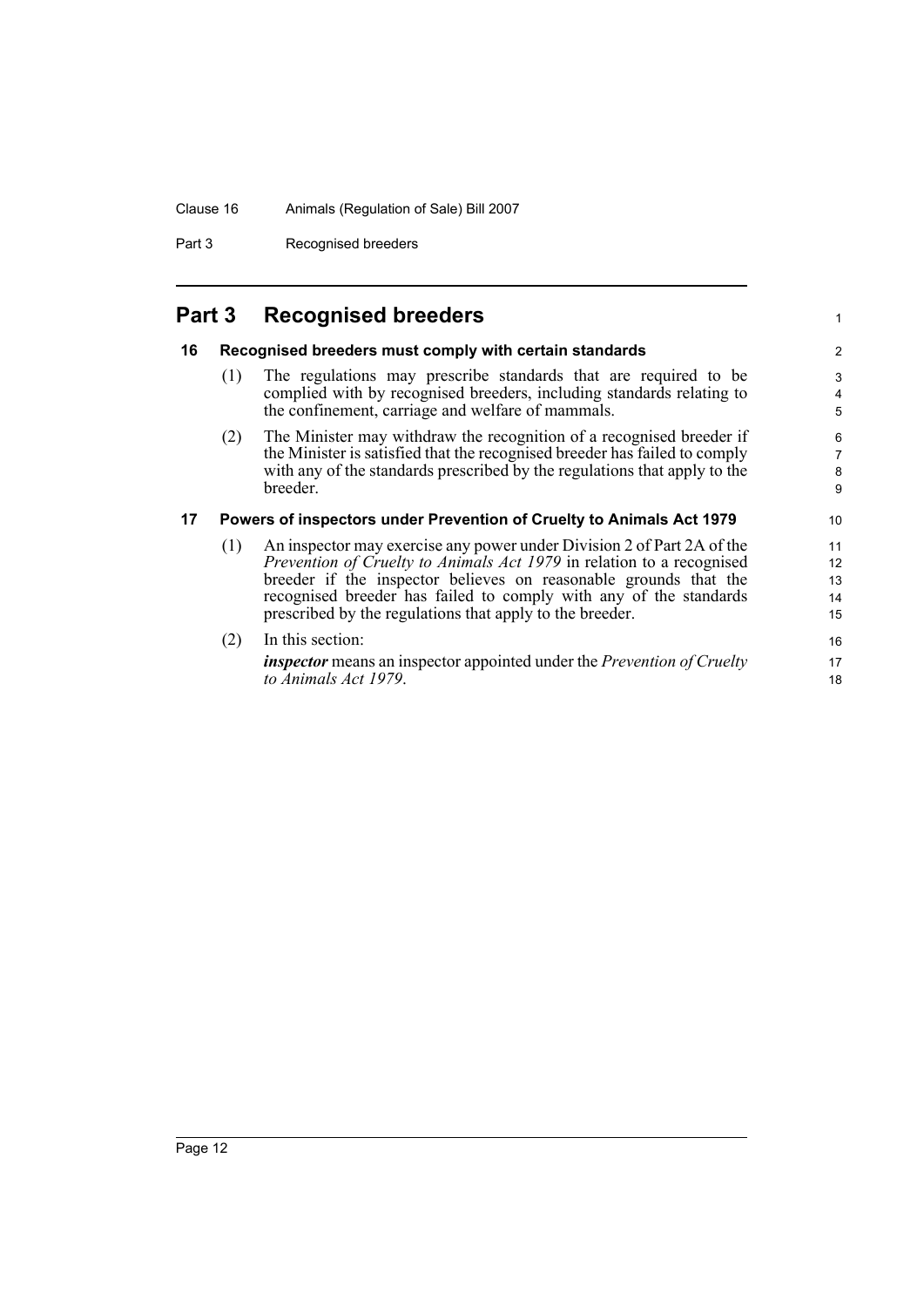Miscellaneous **Part 4** 

#### <span id="page-18-4"></span><span id="page-18-3"></span><span id="page-18-2"></span><span id="page-18-1"></span><span id="page-18-0"></span>**Part 4 Miscellaneous 18 Act to bind Crown** This Act binds the Crown in right of New South Wales and, in so far as the legislative power of the Parliament of New South Wales permits, the Crown in all its other capacities. **19 Nature of proceedings for offences** (1) Proceedings for an offence against this Act or the regulations may be dealt with: (a) summarily before a Local Court, or (b) by the Supreme Court in its summary jurisdiction. (2) If proceedings are brought before a Local Court, the maximum monetary penalty that the Local Court may impose for the offence is, despite any other provision of this Act, 200 penalty units. **20 Presumption that a person carries on a business** (1) In any proceedings under this Act, a person who, on more than 6 days in any period of 12 months, offered for sale or sold any mammal of a particular species is presumed to be carrying on a business of selling mammals of that species, but the presumption may be displaced by evidence that satisfies the court to the contrary. (2) This section operates without prejudice to any other means of proving, for the purposes of any proceedings, that a person is carrying on a business of selling mammals. **21 Offences by corporations** (1) If a corporation contravenes, whether by act or omission, any provision of this Act, each person who is a director of the corporation or who is concerned in the management of the corporation is taken to have contravened the same provision if the person knowingly participated in, authorised or permitted the contravention. (2) A person may be proceeded against and convicted under a provision pursuant to subsection (1) whether or not the corporation has been proceeded against or has been convicted under the provision. (3) Nothing in this section affects any liability imposed on a corporation for an offence committed by the corporation under this Act. 1  $\mathfrak{p}$ 3 4 5 6 7 8 9 10 11 12 13 14 15 16 17 18 19 20 21 22 23 24 25 26 27 28 29 30 31 32 33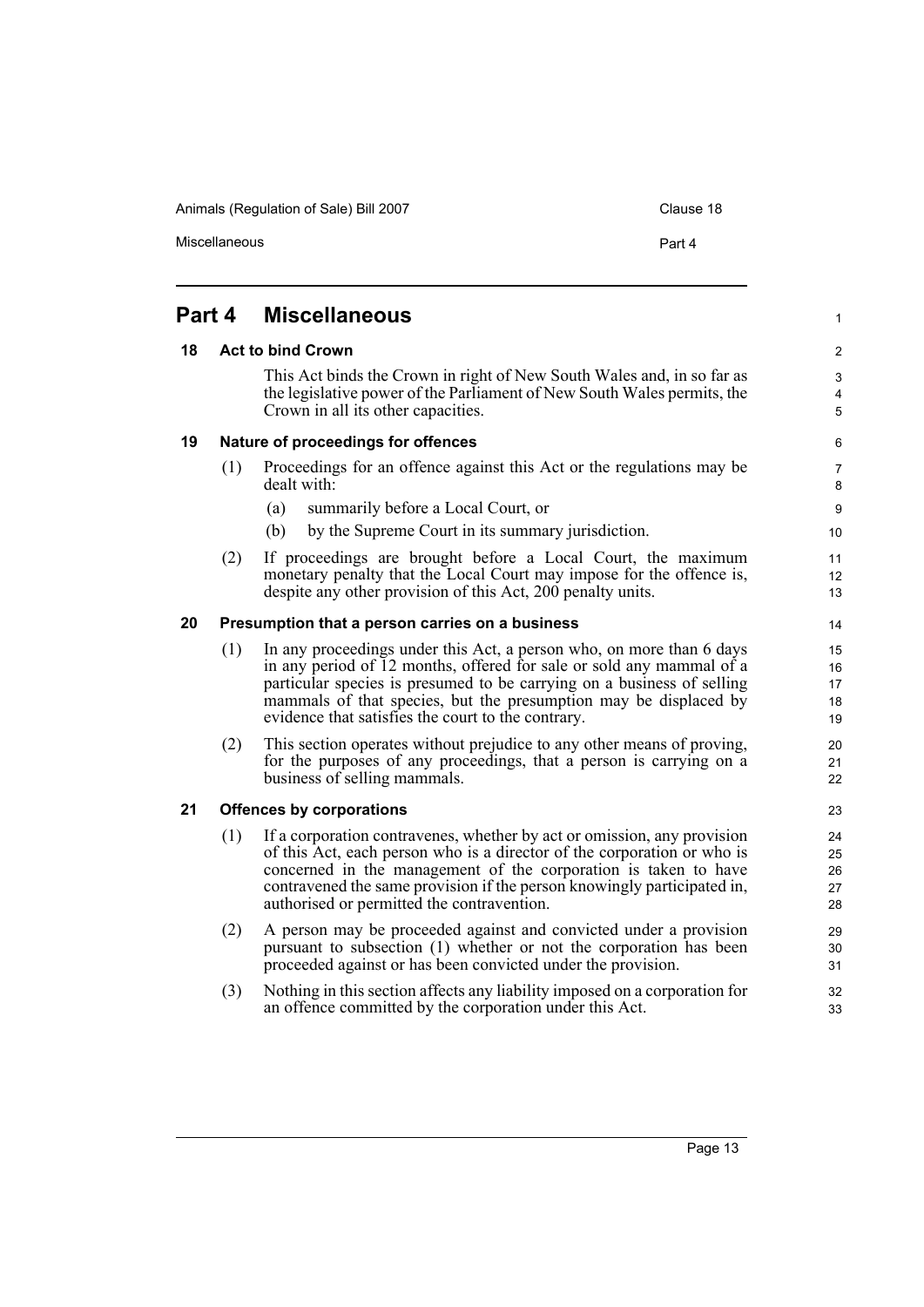#### Clause 22 Animals (Regulation of Sale) Bill 2007

Part 4 Miscellaneous

#### <span id="page-19-0"></span>**22 Penalty notices**

(1) An authorised officer may serve a penalty notice on a person if it appears to the officer that the person has committed an offence against this Act or the regulations, being an offence prescribed by the regulations as a penalty notice offence.

- (2) A penalty notice is a notice to the effect that, if the person served does not wish to have the matter determined by a court, the person can pay, within the time and to the person specified in the notice, the amount of the penalty prescribed by the regulations for the offence if dealt with under this section.
- (3) A penalty notice may be served personally or by post.
- (4) If the amount of penalty prescribed for an alleged offence is paid under this section, no person is liable to any further proceedings for the alleged offence.
- (5) Payment under this section is not to be regarded as an admission of liability for the purpose of, and does not in any way affect or prejudice, any civil claim, action or proceeding arising out of the same occurrence.
- (6) The regulations may:
	- (a) prescribe an offence for the purposes of this section by specifying the offence or by referring to the provision creating the offence, and
	- (b) prescribe the amount of penalty payable for the offence if dealt with under this section, and
	- (c) prescribe different amounts of penalties for different offences or classes of offences.
- (7) The amount of a penalty prescribed under this section for an offence is not to exceed the maximum amount of penalty that could be imposed for the offence by a court.
- (8) This section does not limit the operation of any other provision of, or made under, this or any other Act relating to proceedings that may be taken in respect of offences.
- (9) In this section, *authorised officer* means:
	- (a) a police officer, or
	- (b) an officer of the Royal Society for the Protection of Animals, New South Wales who is authorised in writing by the Minister as an authorised officer for the purposes of this section, or
	- (c) an officer of the Animal Welfare League who is authorised in writing by the Minister as an authorised officer for the purposes of this section, or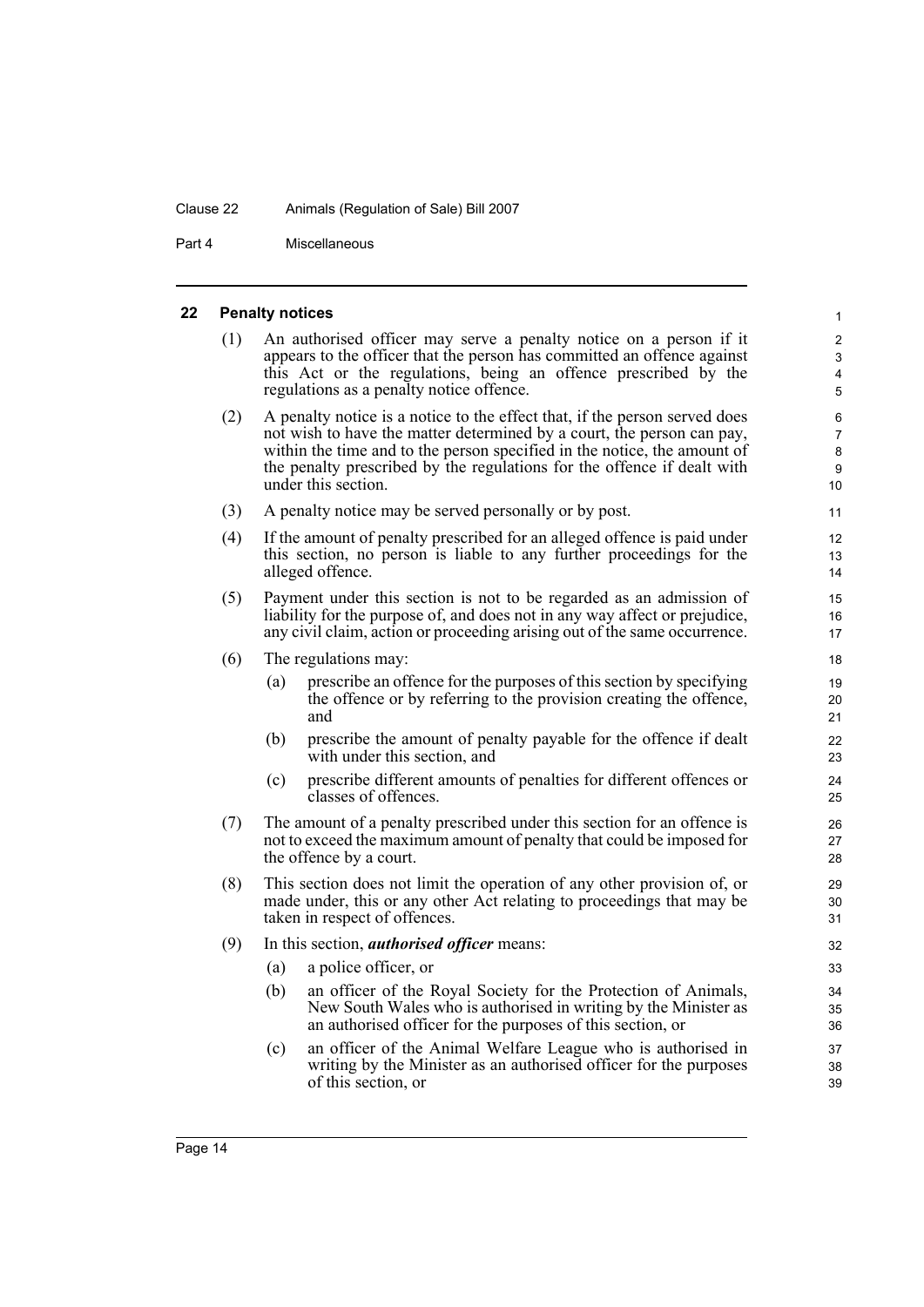Miscellaneous **Part 4** 

<span id="page-20-1"></span><span id="page-20-0"></span>

|    |     | an officer of Animal Liberation, NSW who is authorised in<br>(d)<br>writing by the Minister as an authorised officer for the purposes<br>of this section.                                                                                                                   | 2<br>3           |
|----|-----|-----------------------------------------------------------------------------------------------------------------------------------------------------------------------------------------------------------------------------------------------------------------------------|------------------|
| 23 |     | <b>Regulations</b>                                                                                                                                                                                                                                                          | 4                |
|    | (1) | The Governor may make regulations, not inconsistent with this Act, for<br>or with respect to any matter that by this Act is required or permitted to<br>be prescribed or that is necessary or convenient to be prescribed for<br>carrying out or giving effect to this Act. | 5<br>6<br>7<br>8 |
|    | (2) | The regulations may create offences punishable by a penalty not<br>exceeding 50 penalty units.                                                                                                                                                                              | 9<br>10          |
| 24 |     | <b>Amendment of Acts and regulations</b>                                                                                                                                                                                                                                    | 11               |
|    |     | The Acts and regulations specified in Schedule 1 are amended as set out<br>in that Schedule.                                                                                                                                                                                | 12<br>13         |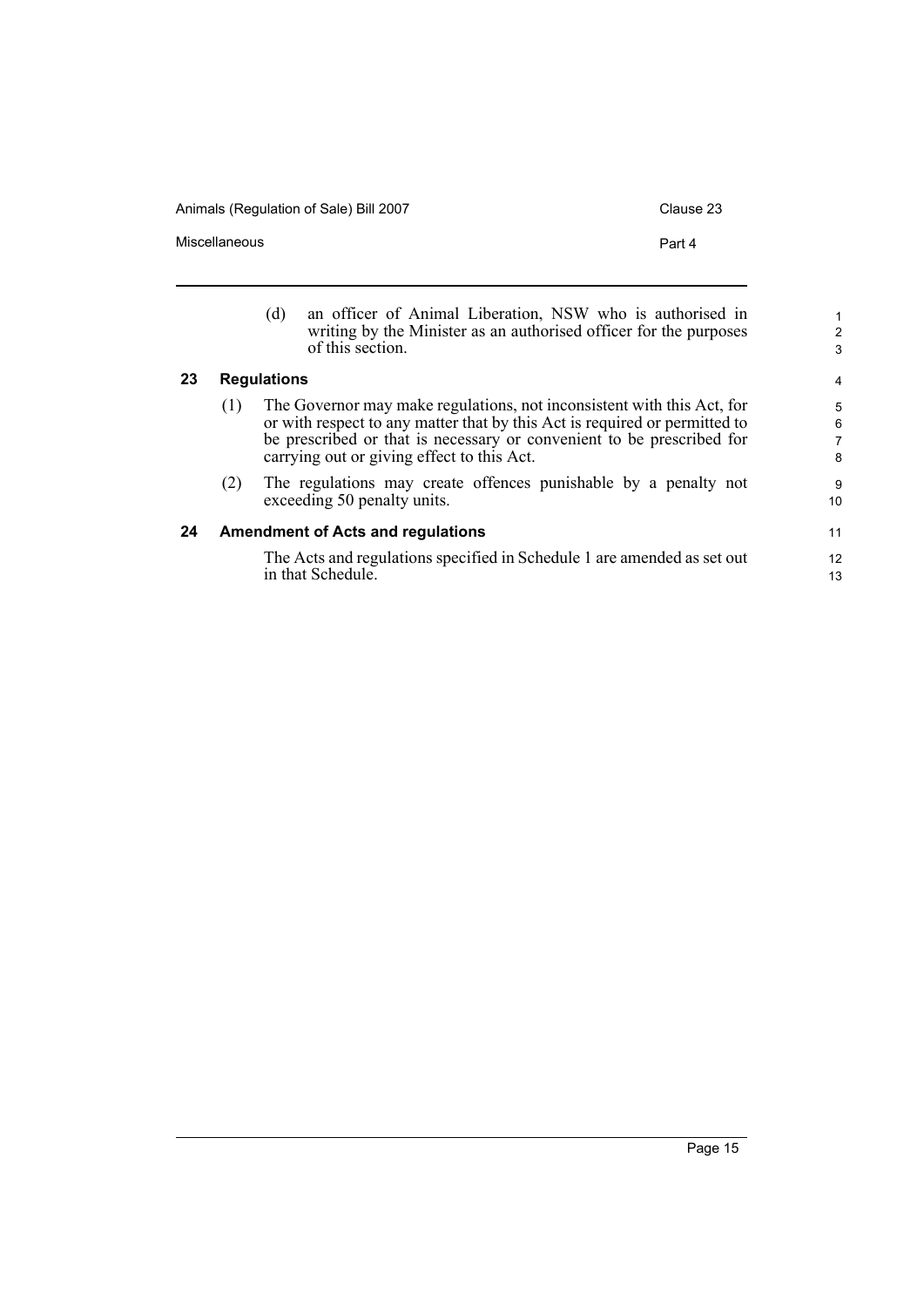Schedule 1 Amendment of Acts and regulations

# <span id="page-21-0"></span>**Schedule 1 Amendment of Acts and regulations**

1

|     |     |                    | (Section 24)                                                                                                                                                                                                                                                                                                                                              | $\overline{2}$                   |
|-----|-----|--------------------|-----------------------------------------------------------------------------------------------------------------------------------------------------------------------------------------------------------------------------------------------------------------------------------------------------------------------------------------------------------|----------------------------------|
| 1.1 |     |                    | <b>Companion Animals Act 1998 No 87</b>                                                                                                                                                                                                                                                                                                                   | 3                                |
|     |     |                    | Section 14 Dogs prohibited in some public places                                                                                                                                                                                                                                                                                                          | $\overline{4}$                   |
|     |     |                    | Omit "a pet shop," from section $14(6)(c)$ .                                                                                                                                                                                                                                                                                                              | 5                                |
| 1.2 |     |                    | <b>Companion Animals Regulation 1999</b>                                                                                                                                                                                                                                                                                                                  | 6                                |
| [1] |     |                    | <b>Clause 13 Exemptions</b>                                                                                                                                                                                                                                                                                                                               | $\overline{7}$                   |
|     |     |                    | Omit clause 13 (3).                                                                                                                                                                                                                                                                                                                                       | 8                                |
| [2] |     |                    | <b>Clause 17 Exemptions from registration requirement</b>                                                                                                                                                                                                                                                                                                 | 9                                |
|     |     |                    | Insert "(other than a dog, cat or other mammal) that is a companion animal"<br>after "animal" wherever occurring in clause 17 (d) and (e).                                                                                                                                                                                                                | 10<br>11                         |
| 1.3 |     |                    | <b>Exhibited Animals Protection Regulation 2005</b>                                                                                                                                                                                                                                                                                                       | 12                               |
|     |     |                    | Clause 5 Exhibitions exempted from the operation of the Act                                                                                                                                                                                                                                                                                               | 13                               |
|     |     |                    | Insert ", being an animal that is not a mammal" after "animal" where firstly<br>occurring in clause $5(1)(k)$ .                                                                                                                                                                                                                                           | 14<br>15                         |
| 1.4 |     |                    | <b>Fines Act 1996 No 99</b>                                                                                                                                                                                                                                                                                                                               | 16                               |
|     |     |                    | Schedule 1 Statutory provisions under which penalty notices issued                                                                                                                                                                                                                                                                                        | 17                               |
|     |     |                    | Insert in alphabetical order of Acts:                                                                                                                                                                                                                                                                                                                     | 18                               |
|     |     |                    | Animals (Regulation of Sale) Act 2007, section 22                                                                                                                                                                                                                                                                                                         | 19                               |
| 1.5 |     |                    | <b>Impounding Act 1993 No 31</b>                                                                                                                                                                                                                                                                                                                          | 20                               |
|     |     | <b>Section 33A</b> |                                                                                                                                                                                                                                                                                                                                                           | 21                               |
|     |     |                    | Insert after section 33:                                                                                                                                                                                                                                                                                                                                  | 22                               |
|     | 33A |                    | Failure to collect impounded animal                                                                                                                                                                                                                                                                                                                       | 23                               |
|     |     | (1)                | A person who, immediately before an animal is impounded,<br>owned or was responsible for the animal, must collect the<br>impounded animal within 7 days after the person is notified by<br>the impounding authority that the animal has been impounded.<br>Maximum penalty: 200 penalty units for a corporation or 40<br>penalty units for an individual. | 24<br>25<br>26<br>27<br>28<br>29 |